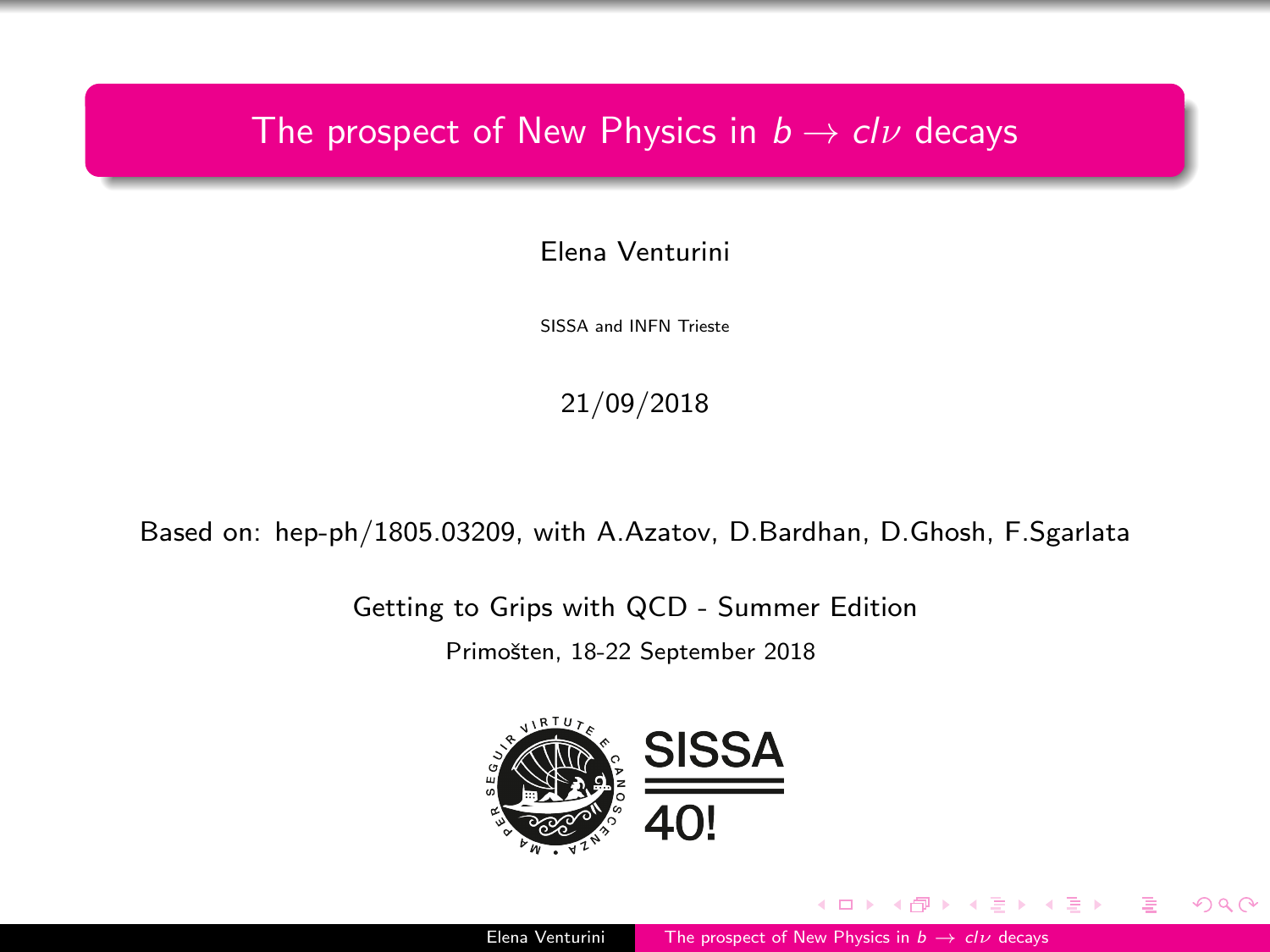#### $R_D$  and  $R_{D*}$  anomalies: Experimental Status

Standard Model usually explains very well experimental data BUT

In the Semileptonic B-meson decays there are hints of New Physics  $\rightarrow$  $\rightarrow$  Lepton Non Universality

FOCUS: Charged current decays:  $R_{D^{(*)}} = \frac{\mathcal{B}\left(\mathsf{B} \rightarrow \mathsf{D}^{(*)} \, \tau \, \nu\right)}{\mathcal{B}\left(\mathsf{B} \rightarrow \mathsf{D}^{(*)}\, \mathsf{I} \, \nu\right)}$  $\overrightarrow{B}$  (B  $\rightarrow$  D<sup>(\*)</sup> I*v*)</sub>,  $l = e, \mu$ 



 $NP \sim 10 - 20\%$  SM:

Large BSM effect ⇒

Possibile tension with other observables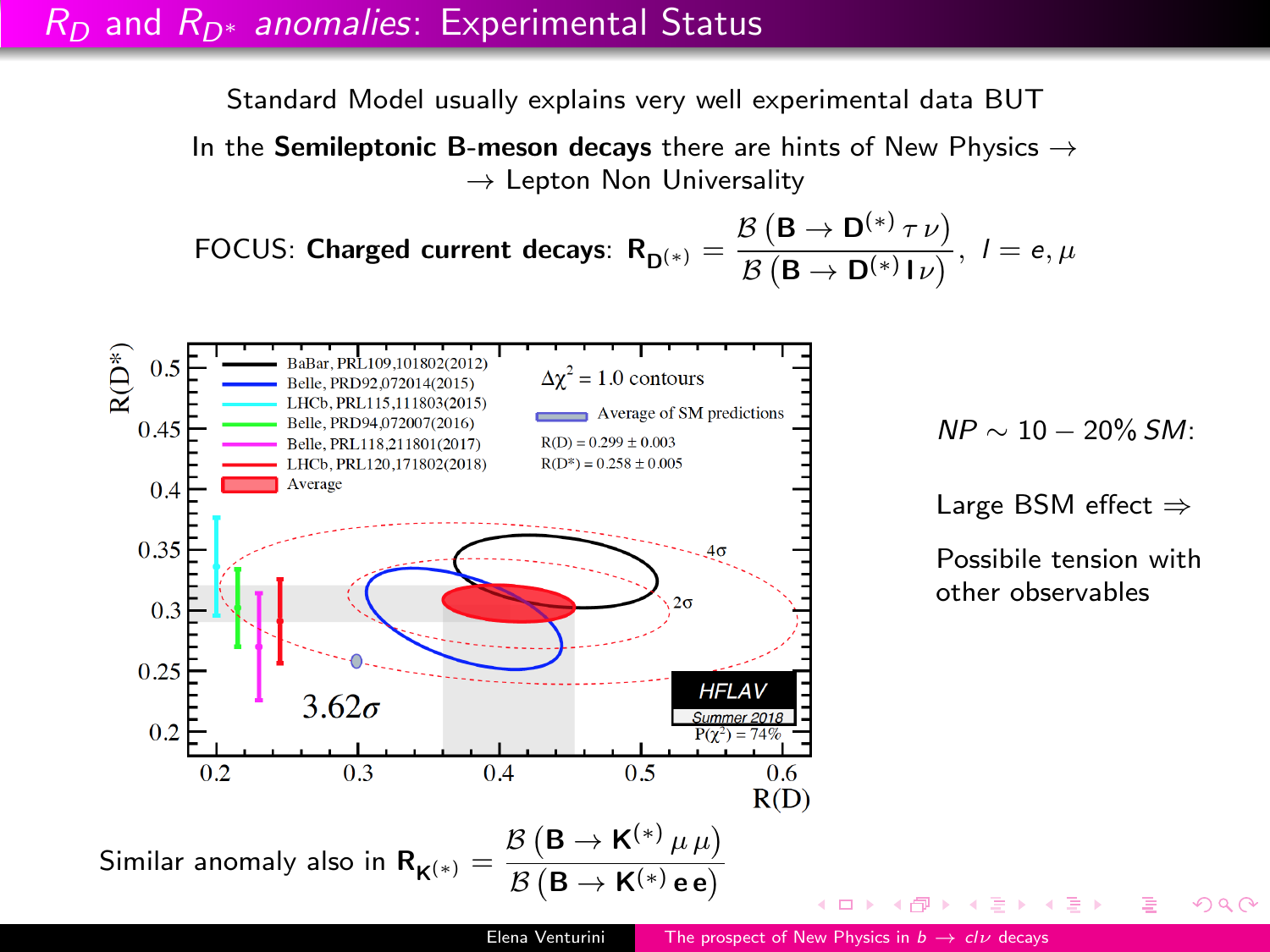Standard Model



$$
\mathcal{L}_{\text{eff}}^{b \to c \ell \nu}|_{\text{SM}} = -\frac{1}{\Lambda_{SM}^2} [\bar{c} \gamma^{\mu} (1 - \gamma_5) b] [\bar{\ell} \gamma_{\mu} P_L \nu] = -\frac{1}{\Lambda_{SM}^2} \left( \mathcal{O}_{\text{VL}}^{\text{c}b\ell \nu} - \mathcal{O}_{\text{AL}}^{\text{c}b\ell \nu} \right)
$$

$$
\Lambda_{SM}^2 = \frac{1}{\sqrt{2} G_F V_{cb}} = (1.2 \text{TeV})^2
$$

 $\leftarrow$  <br>  $\Box$  <br> )-

- 6

← 重→

э Þ. 唐

 $299$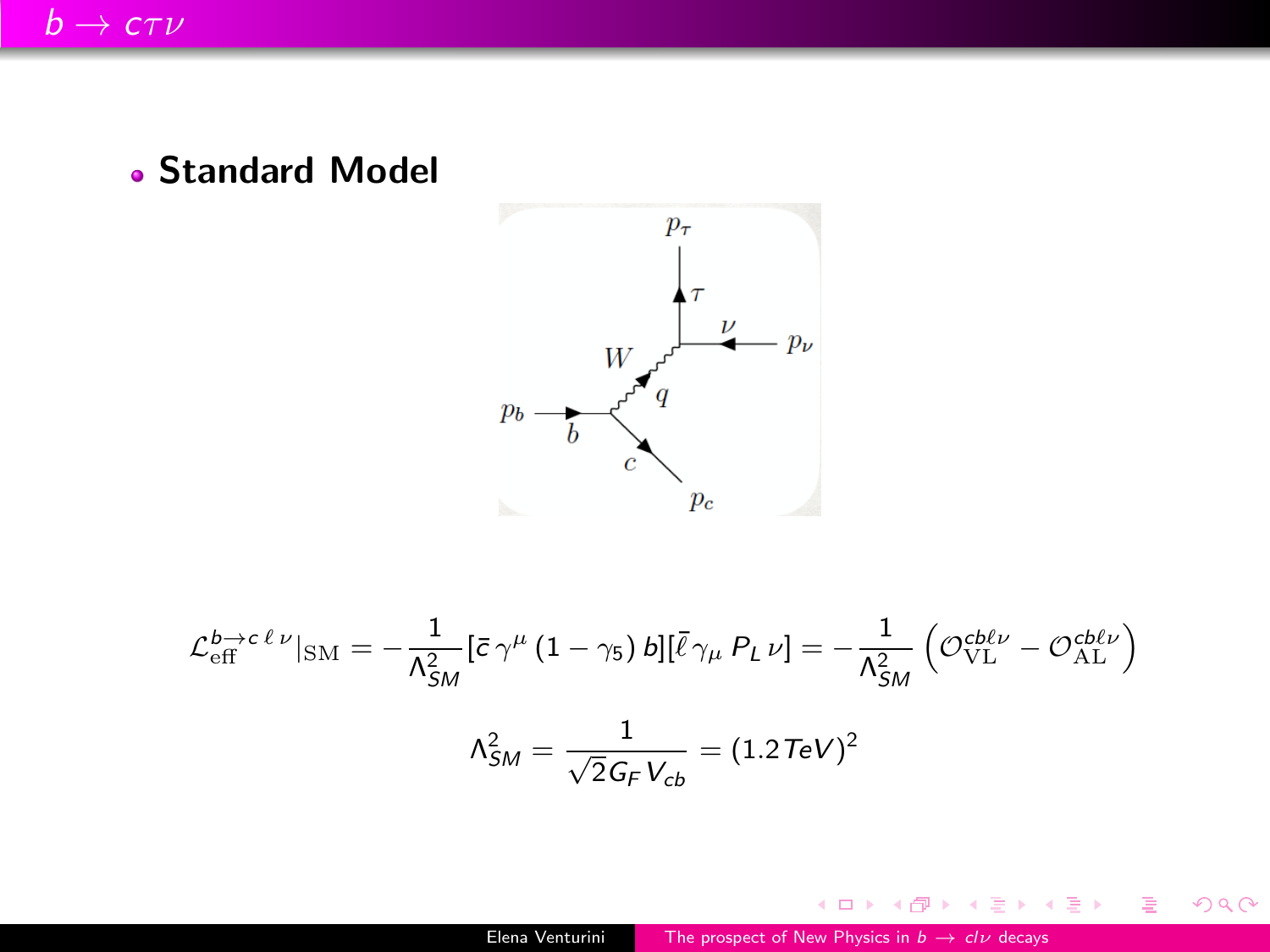#### • Model independent explanation of  $R_{D^{(*)}}$ : EFT DIM-6

$$
\mathcal{L}_{\text{eff}}^{b \to c \ell \nu} = \mathcal{L}_{\text{eff}}^{b \to c \ell \nu} |_{\text{SM}} - \sum \frac{g_i^{cbb\nu}}{\Lambda^2} \mathcal{O}_i^{cbb\nu} + \text{h.c.} =
$$

$$
= -\frac{1}{\Lambda_{SM}^2} \sum C_i^{cbb\nu} \mathcal{O}_i^{cbb\nu} + \text{h.c.} \quad (\ell = e, \mu, \tau)
$$

Assumption: **Absence of**  $\nu_{\text{RH}} \rightarrow$ 

Scenarios with  $\nu_{\text{RH}}$ :

1804.04135, 1804.04642, 1807.10745

$$
\begin{aligned}\n\mathcal{O}_{\text{VL}}^{cb\ell\nu} &= [\bar{c} \, \gamma^{\mu} \, b] [\bar{\ell} \, \gamma_{\mu} \, P_L \, \nu] \\
\mathcal{O}_{\text{AL}}^{cb\ell\nu} &= [\bar{c} \, \gamma^{\mu} \gamma_5 \, b] [\bar{\ell} \, \gamma_{\mu} \, P_L \, \nu] \\
\mathcal{O}_{\text{SL}}^{cb\ell\nu} &= [\bar{c} \, b] [\bar{\ell} \, P_L \, \nu] \\
\mathcal{O}_{\text{PL}}^{cb\ell\nu} &= [\bar{c} \, \gamma_5 \, b] [\bar{\ell} \, P_L \, \nu] \\
\mathcal{O}_{\text{TL}}^{cb\ell\nu} &= [\bar{c} \, \sigma^{\mu\nu} \, b] [\bar{\ell} \, \sigma_{\mu\nu} \, P_L \, \nu]\n\end{aligned}
$$

→ 伊 → → モ → → モ → ニ ヨ → つなぐ

4 0 8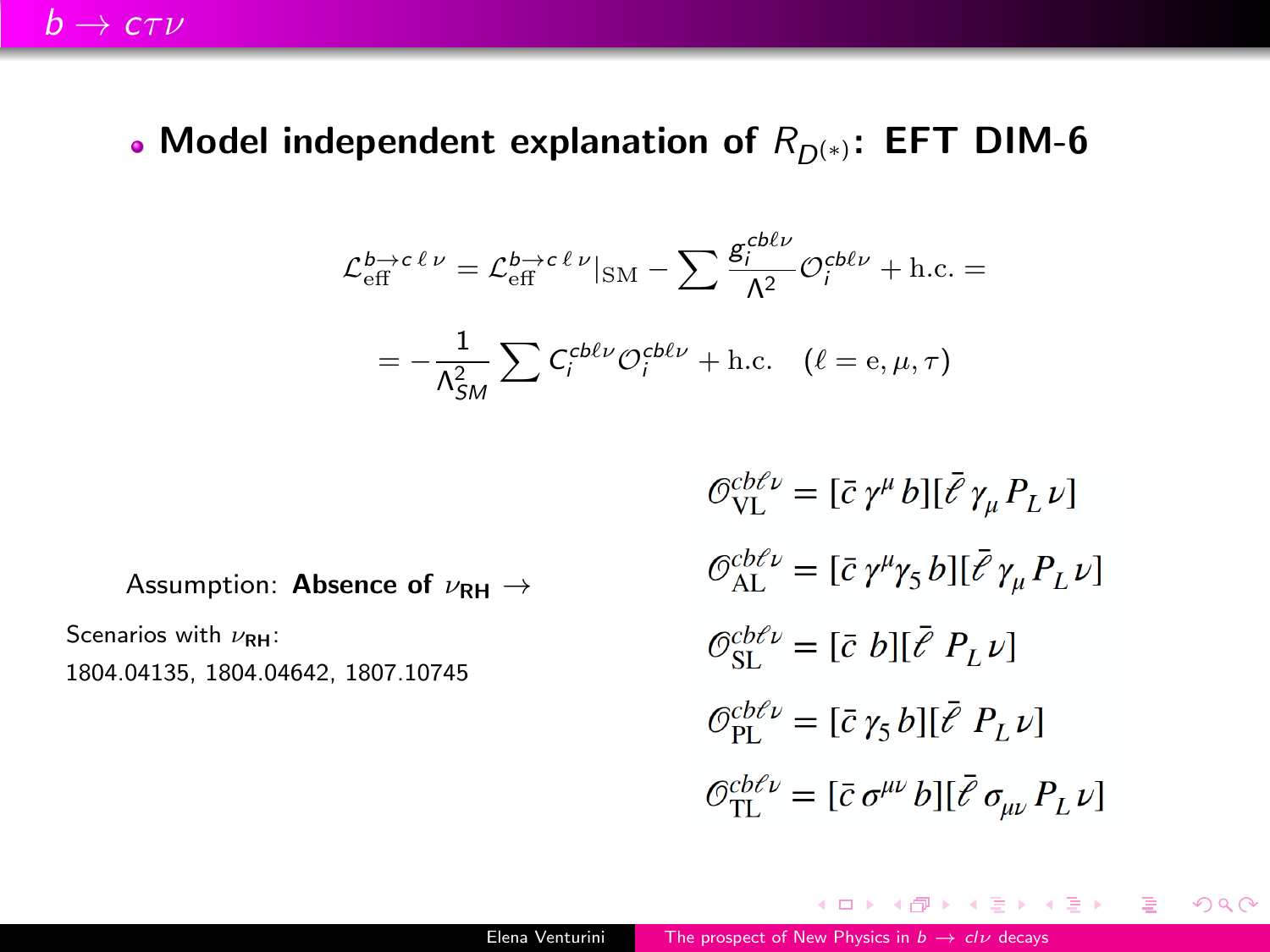#### Vector and Axial Vector Operators: Bounds at  $1\sigma$

Only 
$$
\mathcal{O}_{\text{VL}}^{\text{cb}_{\text{TU}}} = \mathcal{O}_{\text{VL}}^{\tau}
$$
 and  $\mathcal{O}_{\text{AL}}^{\text{cb}_{\text{TU}}} = \mathcal{O}_{\text{AL}}^{\tau}$ 

No QCD induced RG running:  $C_{\text{VL},\text{AL}}^{\tau}(m_b) = C_{\text{VL},\text{AL}}^{\tau}(\Lambda)$ 



 $\leftarrow$ 

 $299$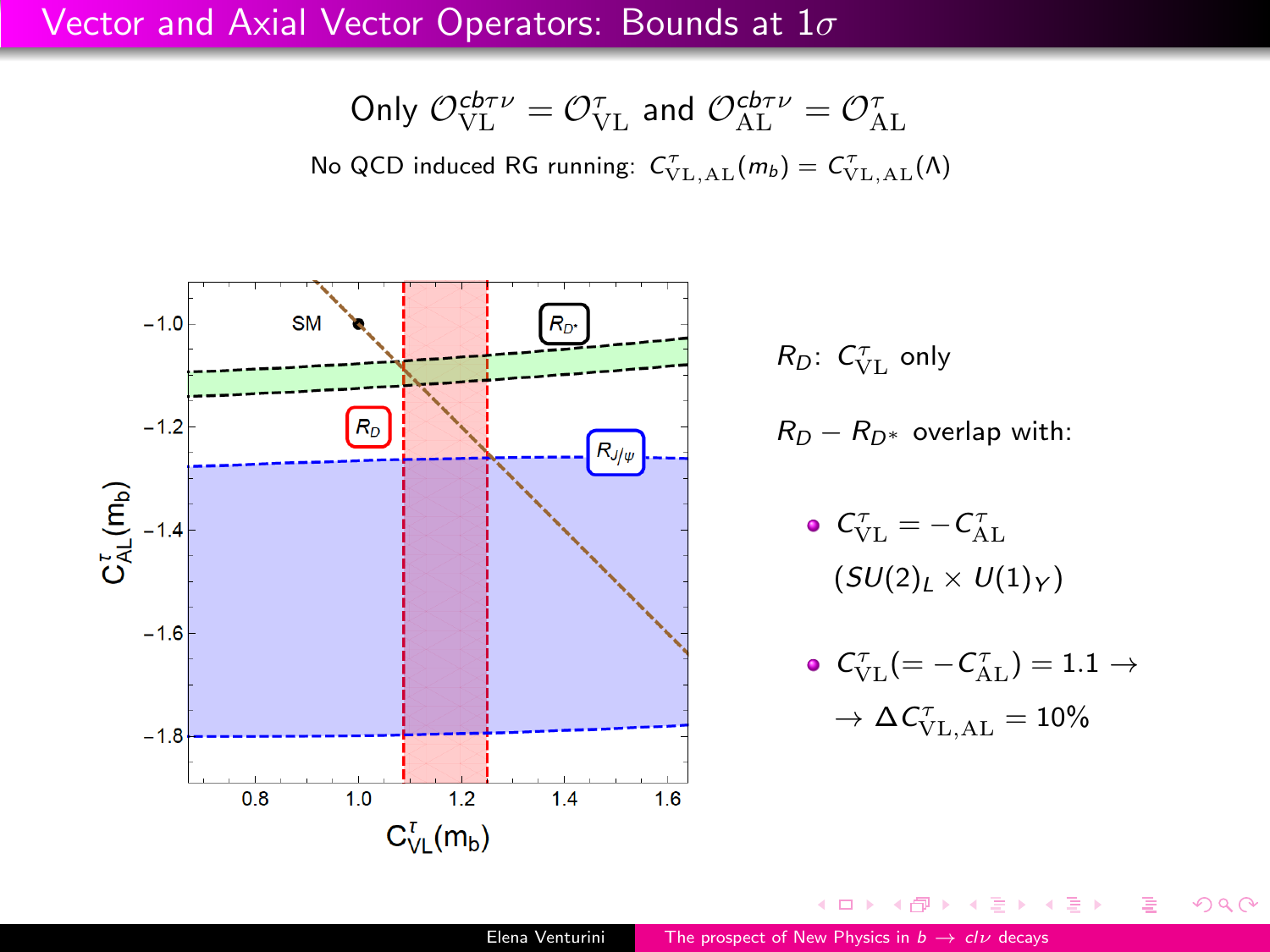Scalar and Pseudo Scalar Operators: Bounds at  $1\sigma$ 

Only 
$$
\mathcal{O}_{\text{SL}}^{\text{cb}\tau\nu} = \mathcal{O}_{\text{SL}}^{\tau}
$$
 and  $\mathcal{O}_{\text{PL}}^{\text{cb}\tau\nu} = \mathcal{O}_{\text{PL}}^{\tau}$ 



 $R_D$ :  $C_{\rm SL}^{\tau}$  only  $R_{D^*}$ :  $C_{\mathrm{PL}}^{\tau}$  only

Bound on  $C_{\rm PL}^{\tau}$  from  $\mathcal{B}\left(B_c\to\tau\nu\right)$ 30%: PRL 118 (2017) 081802 10%: PRD 96 (2017) 075011

 $\rightarrow R_{D^*} - B(B_c \rightarrow \tau \nu)$  tension in presence of  $\mathcal{O}^{\tau}_{\mathrm{PL}}$  (Real  $\mathcal{C}^{\tau}_{\mathrm{PL}}$ )

モミメ

 $299$ 

 $\leftarrow$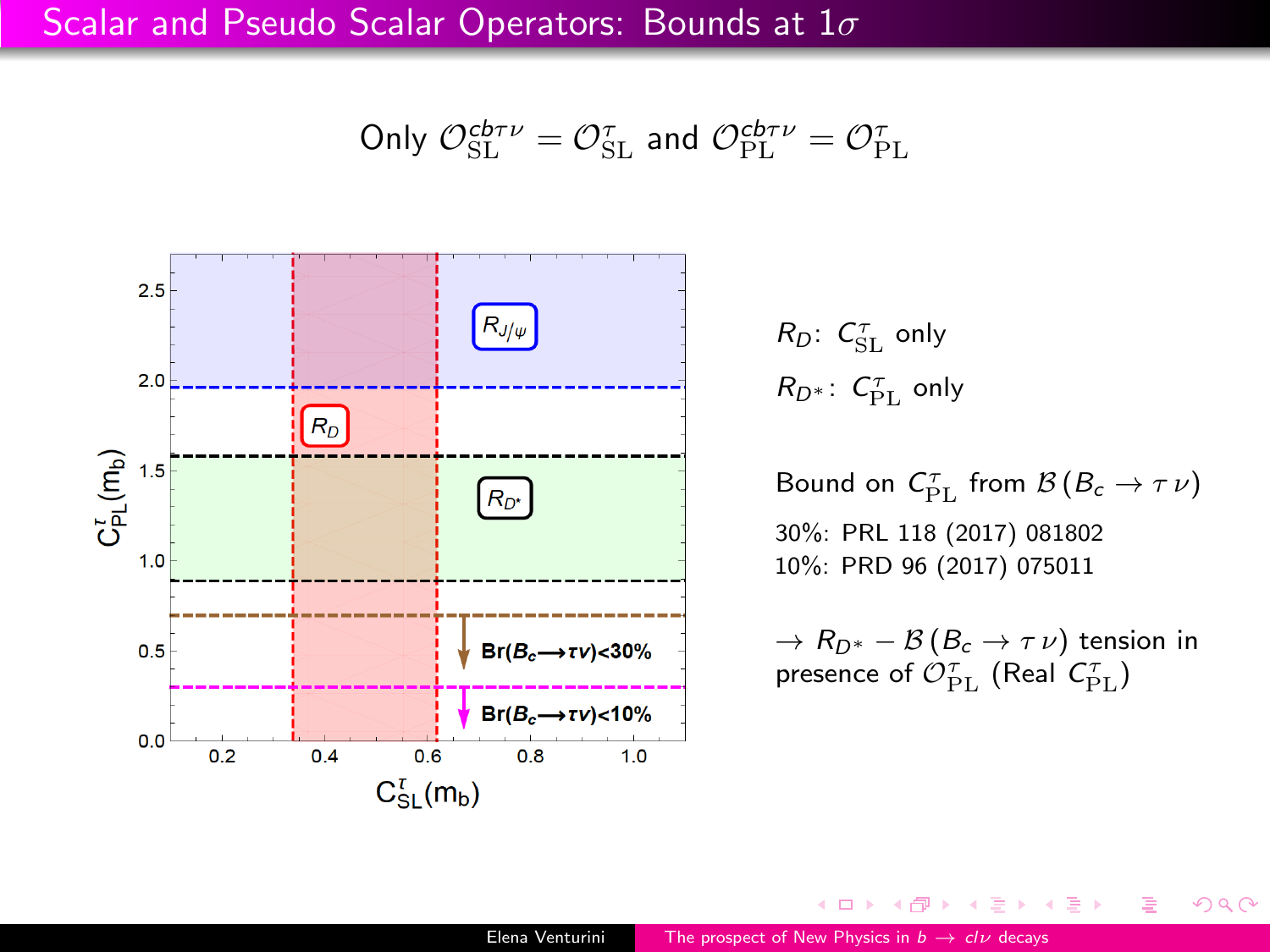Only 
$$
\mathcal{O}_{\text{TL}}^{\text{cb}_{\text{TL}}} = \mathcal{O}_{\text{TL}}^{\tau}
$$



4 **D** >

 $299$ 

э

∢ ∋ ⊳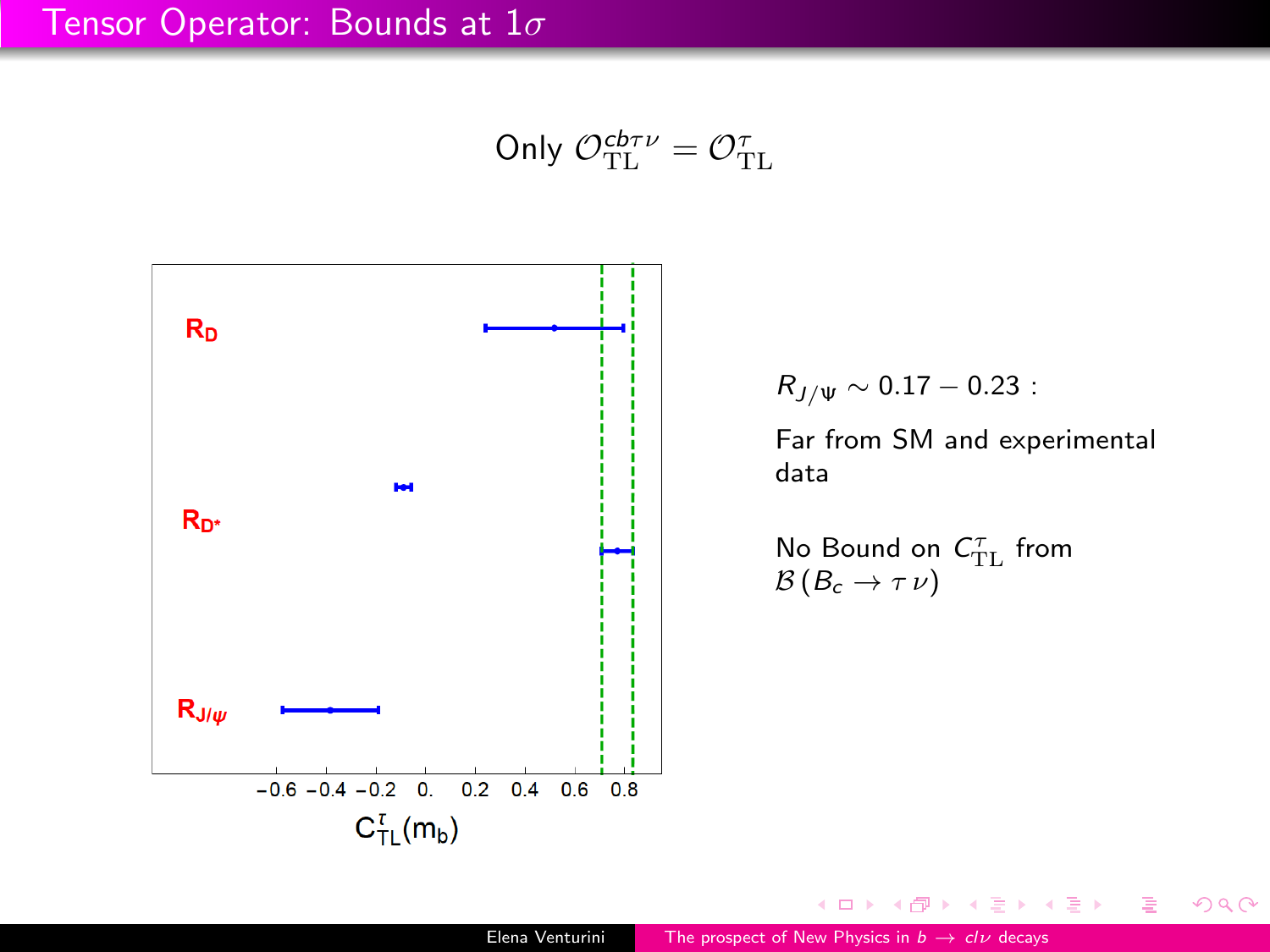#### Scalar, Pseudo Scalar and Tensor Operators: Bounds at  $1\sigma$

Only 
$$
\mathcal{O}_{\text{SL}}^{\text{cb} \tau \nu} = \mathcal{O}_{\text{SL}}^{\tau}
$$
,  $\mathcal{O}_{\text{PL}}^{\text{cb} \tau \nu} = \mathcal{O}_{\text{PL}}^{\tau}$  and  $\mathcal{O}_{\text{TL}}^{\text{cb} \tau \nu} = \mathcal{O}_{\text{TL}}^{\tau}$ 

Scenario as in scalar leptoquark models  $R_2 \sim (\mathbf{3}, \mathbf{2})_{7/6}$ (Viable in case of imaginary WC [1803.10112, 1806.05689])

$$
(\bar{c}P_L\nu)(\bar{\tau}P_Lb) = -\frac{1}{8}\left[2(\mathcal{O}_{\text{SL}}^{\tau} - \mathcal{O}_{\text{PL}}^{\tau}) + \mathcal{O}_{\text{TL}}^{\tau}\right] \rightarrow \mathcal{C}_{\text{SL}}^{\tau}(\Lambda) = -\mathcal{C}_{\text{PL}}^{\tau}(\Lambda) = 2\mathcal{C}_{\text{TL}}^{\tau}(\Lambda)
$$

$$
Assumption C_{\rm SL}^{\tau} = -C_{\rm PL}^{\tau}
$$

 $0.5$  $R<sub>D</sub>$  $0.0$  $C_{\rm SL}^{r}(m_b) = -C_{\rm PL}^{r}(m_b)$  $-0.5$  $R_{J/w}$  $-1.0$  $R_{\rm F}$  $-1.5$  $0.0$  $0.5$  $-0.5$  $1.0$  $1.5$  $C_{\text{TI}}^{t}$  (m<sub>b</sub>)

 $\mathcal{O}_{\text{PL}}^{\tau}$  Adding  $\mathcal{O}_{\text{TL}}^{\tau}$  to  $\mathcal{O}_{\text{SL}}^{\tau}$  –  $\mathcal{O}_{\text{PL}}^{\tau}$ : Relaxed  $R_{D^*}$ - $\mathcal{B}\left(B_c\to\tau\,\nu\right)$  tension  $(\,C_{\mathrm{PL}}^{\tau}<1)$ 

> Zoomed upper left  $R_D - R_{D^*}$  overlap:  $C_{\rm SL}^{\mathcal{T}}(m_b) \in [0.08, 0.23]$  and  $C_{\rm TL}^{\mathcal{T}}(m_b) \in [-0.11, -0.06]$ Scalar LQ expl.: Not Viable w/ Real  $C^\tau_{\rm S(T)L}$   $+$  RG flow



 $QQ$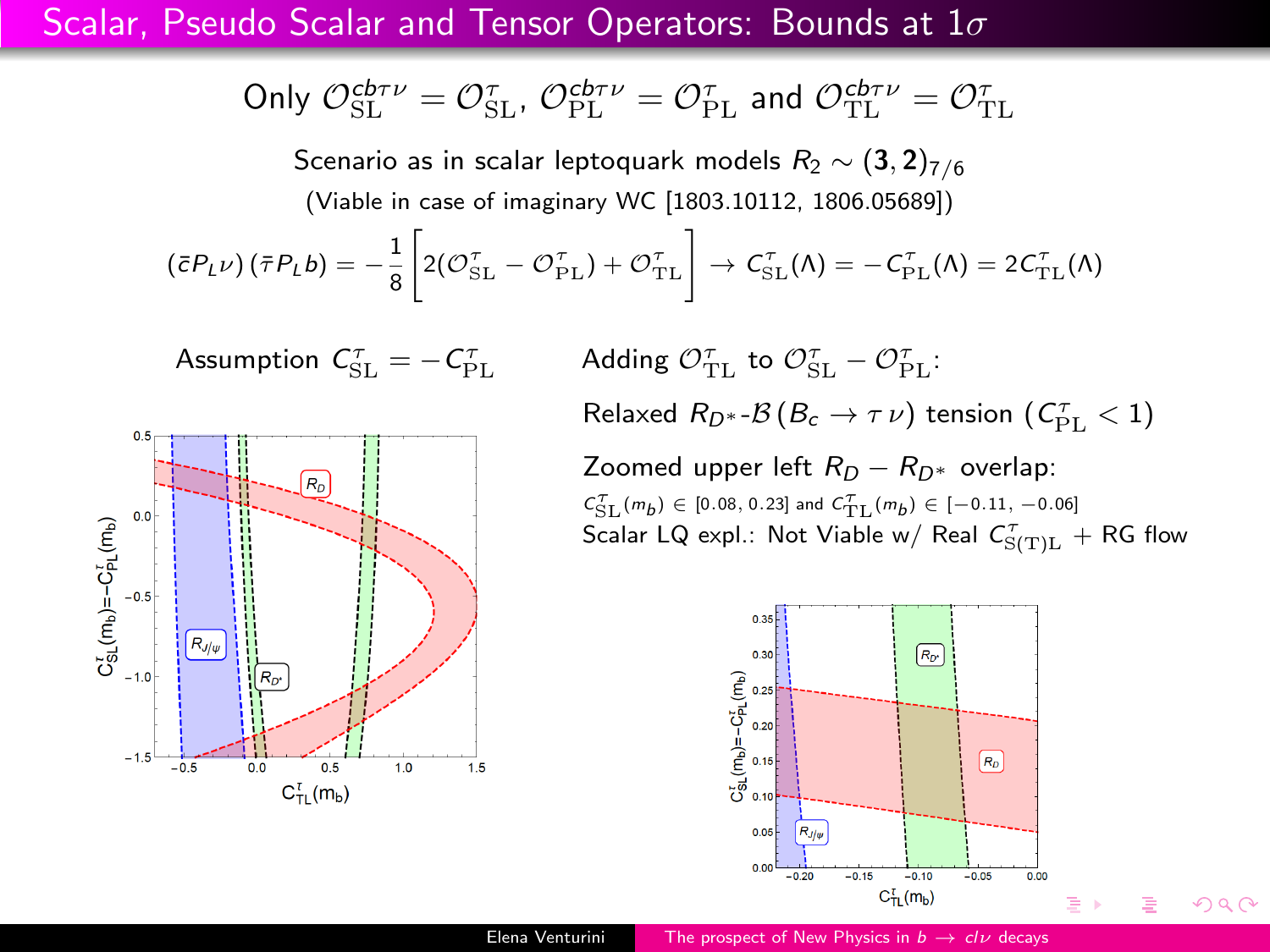Scenarios for  $R_{D(*)}$  explanation consistently with bounds from  $\Delta F = 1$  ( $\mathcal{B}(B_c \to \tau \nu)$ ) processes and with  $R_{J/\Psi}$  measurements

- $\mathbf 0$   $\mathcal O_{\mathrm{VL}}^{\tau}$  &  $\mathcal O_{\mathbb A}^{\tau}$  $\rightarrow$  Our focus
- $\mathcal{O}^{\tau}_{\mathrm{SL}}$  &  $\mathcal{O}^{\tau}_{\mathrm{PL}}$  &  $\mathcal{O}^{\tau}_{\mathrm{T}}$  $\rightarrow$  Viable scenario with scalar LQ and imaginary WC [1803.10112, 1806.05689]

AD > < E > < E >

 $QQ$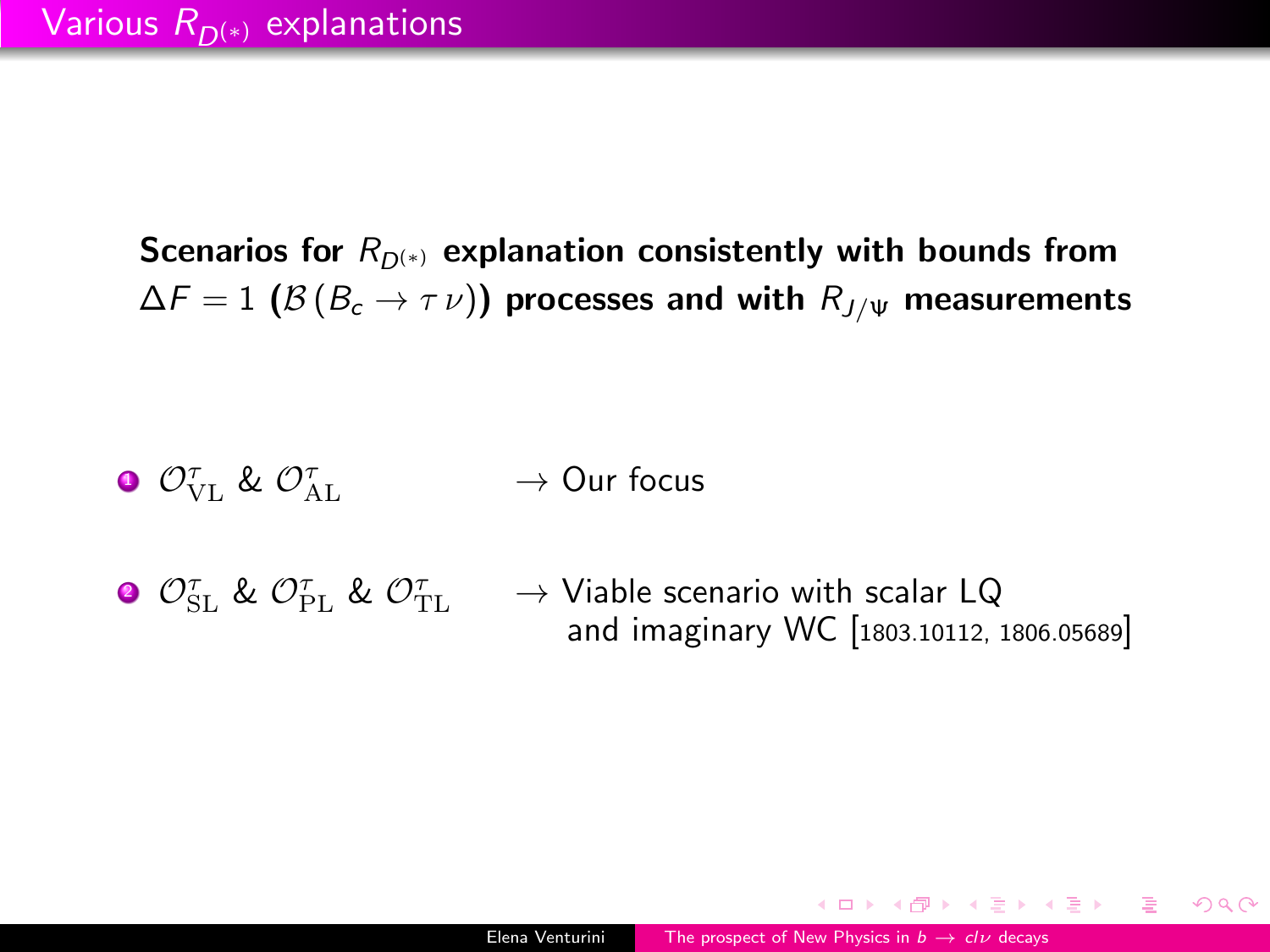### $SU(2)_L \times U(1)_Y$  gauge invariance

 $SU(2)_L \times U(1)_Y$  gauge invariant DIM-6 operators leading to  $b \to c \tau \nu$ 

← ←

Gauge invariance  $\rightarrow$  Correlation of operators relevant for  $R_{D(*)}$  $[(\bar{\tau}\gamma^{\mu}P_{L}\nu_{\tau})(\bar{c}\gamma_{\mu}P_{L}b),(\bar{\tau}\gamma^{\mu}P_{L}\nu_{\tau})W_{\mu}]$ with other operators (neutral current processes,  $Z\tau\tau$ ,  $Z\nu\nu$ )

 $\mathcal{O}_{\phi q}^{(3)}$  and  $\mathcal{O}_{\phi ud}$  : Not leading to lepton flavour non universality

AD → ∢ ∃ → ∢ ∃ →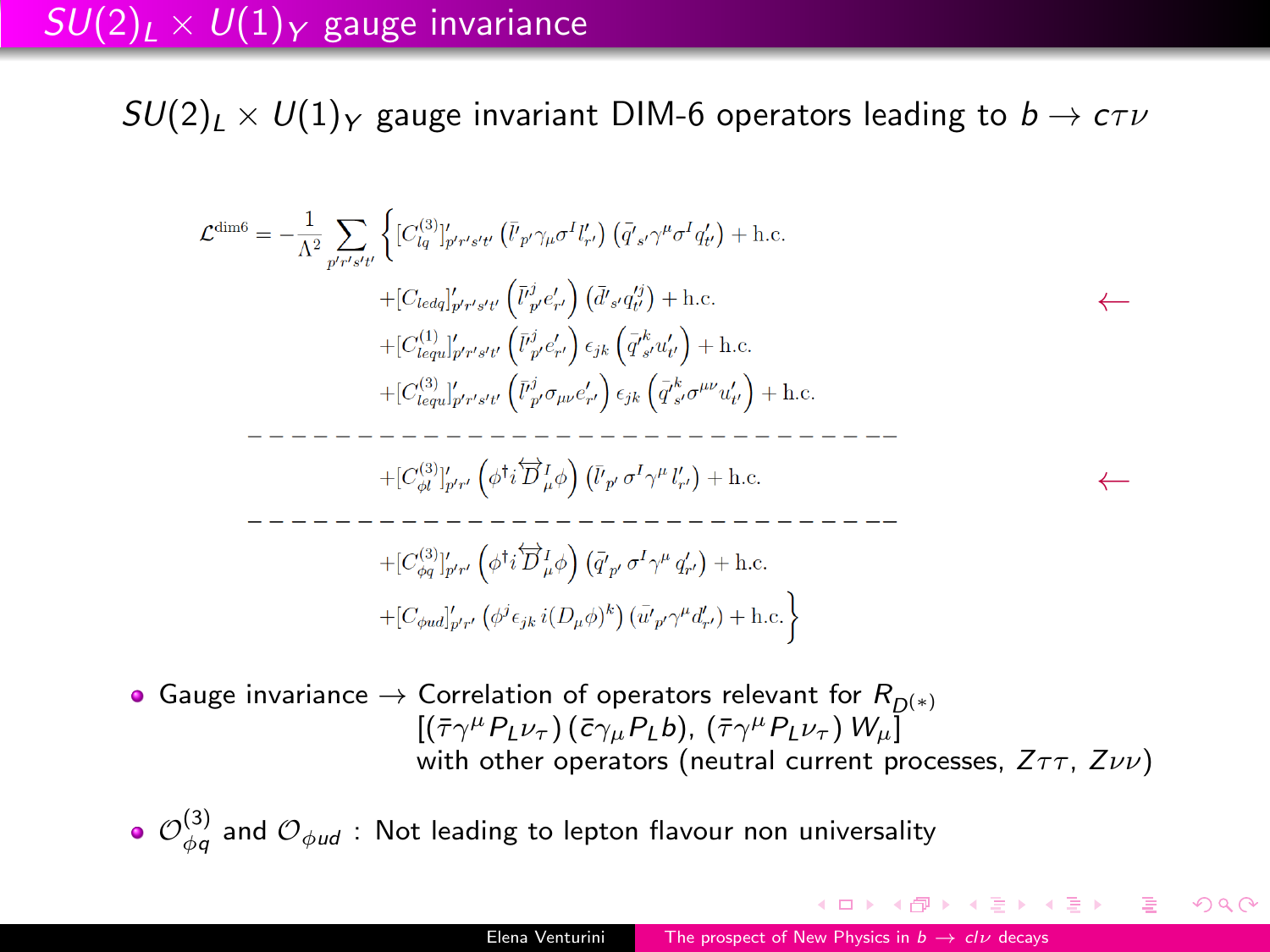FOCUS on  $\mathcal{O}^{\tau}_{\text{VL}}$  and  $\mathcal{O}^{\tau}_{\text{AL}}$  terms of  $\mathcal{L}^{\text{dim}6}$ 

$$
\begin{array}{cc} \textbf{4 - fermion operator} \rightarrow & [\mathcal{O}_{\mathsf{lq}}^{(3)}]_{p' r' s' t'}' = \left(\bar{V}_{p'} \gamma_{\mu} \sigma^{\mathsf{l}}{}_{\mathsf{r}'}' \right) \left(\bar{\mathsf{q}}'_{s'} \gamma^{\mu} \sigma^{\mathsf{l}}{}_{\mathsf{q}'}' \right) \\ \textbf{Scalar - fermion operator} \rightarrow & [\mathcal{O}_{\phi\mathsf{l}}^{(3)}]_{p' r'}' = \left(\phi^{\dagger} \mathsf{i} \overleftrightarrow{D}_{\mu}^{\mathsf{l}} \phi \right) \left(\bar{V}_{p'} \, \sigma^{\mathsf{l}} \gamma^{\mu} \, \mathsf{l}_{\mathsf{r}'}' \right) \end{array}
$$

- Gauge invariance and lepton non universality (absence of  $\nu_{RH}$ )  $\Rightarrow$ ⇒ Only V-A interactions at DIM-6
- Wilson Coefficients of  $\mathcal{O}^{\tau}_{\text{VL}}$  and  $\mathcal{O}^{\tau}_{\text{AL}}$

$$
\Delta C_{\text{VL}}^{\text{cbry}_3} = -\Delta C_{\text{AL}}^{\text{cbry}_3} = \frac{\Lambda_{\text{SM}}^2}{\Lambda^2} \left[ [\tilde{C}_{lq}^{(3) \text{eVud}}]_{3323} + ([\tilde{C}_{lq}^{(3) \text{vedu}}]_{3332})^* \right] \n- \frac{\Lambda_{\text{SM}}^2}{\Lambda^2} \left[ [\tilde{C}_{\phi l}^{(3) \text{eV}}]_{33} + ([\tilde{C}_{\phi l}^{(3) \text{eV}}]_{33})^* \right] V_{cb}
$$
\nwith  $\tilde{C}_{lq}^{(3)} \to \text{Mass eigenstates basis}$ 

e.g. 
$$
[\tilde{C}_{lq}^{(3)e\nu ud}]_{prst} \equiv \sum_{p',r',s',t'} [C_{lq}^{(3)}]_{p'r's't'}'(V_L^e)_{pp'}^{\dagger}(V_L^{\nu})_{r',s'}(V_L^{\mu})_{ss'}^{\dagger}(V_L^d)_{t't}
$$

AD → ∢ ∃ → ∢ ∃ →

目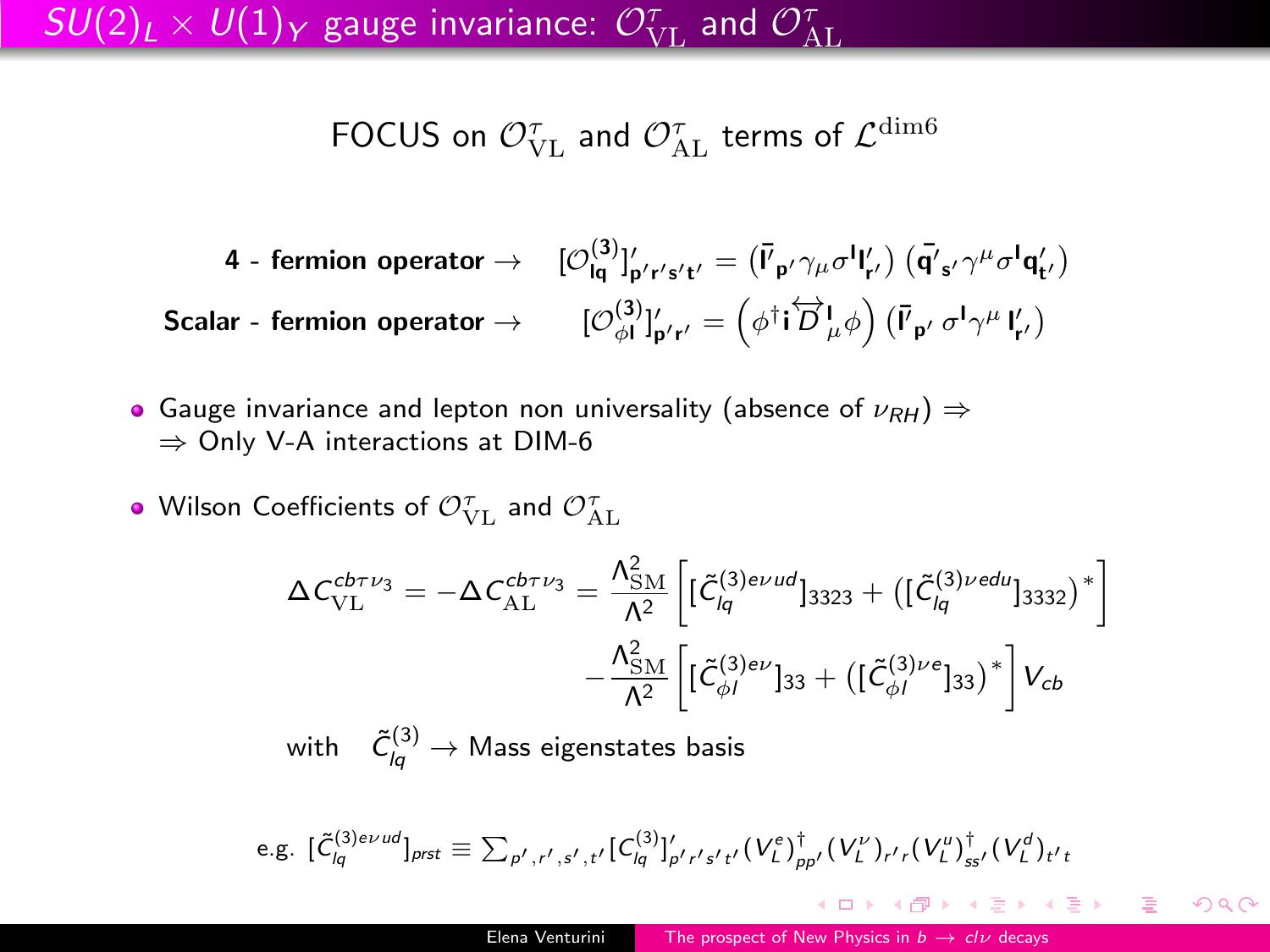#### Scalar - Fermion Operator

<span id="page-11-0"></span>
$$
\Delta C_{\text{VL}}^{cb\tau\nu_3} = -\Delta C_{\text{AL}}^{cb\tau\nu_3} = -\frac{\Lambda_{\text{SM}}^2}{\Lambda^2} \left[ [\tilde{C}_{\phi}^{(3)e\nu}]_{33} + ([\tilde{C}_{\phi I}^{(3)ee\sigma}]_{33})^* \right] V_{cb}
$$

$$
[\mathcal{O}_{\phi I}^{(3)}]_{\mathbf{p' r'}} = (\phi^\dagger i \overleftrightarrow{D}_\mu^{\dagger} \phi) (\overline{P}_{\rho'} \sigma^I \gamma^\mu I'_{r'}) =
$$

$$
= \left[ -\frac{1}{2} \frac{g_2}{\cos \theta_W} Z_\mu \left( \overline{\nu'}_{\rho'} \gamma^\mu P_L \nu'_{r'} \right) + \frac{1}{2} \frac{g_2}{\cos \theta_W} Z_\mu \left( \overline{e'}_{\rho'} \gamma^\mu P_L e'_{r'} \right) -\frac{g_2}{\sqrt{2}} W_\mu^+ \left( \overline{\nu'}_{\rho'} \gamma^\mu P_L e'_{r'} \right) - \frac{g_2}{\sqrt{2}} W_\mu^- \left( \overline{e'}_{\rho'} \gamma^\mu P_L \nu'_{r'} \right) \right] (v^2 + 2vh + h^2)
$$

For  $R_{D^{(*)}}$ :  $C_{\phi I}^{(3)'}$  - Modification of  $Wl\nu$  vertex with lepton non universality

K ロ ▶ K 個 ▶ K 君 ▶ K 君 ▶ ○ 君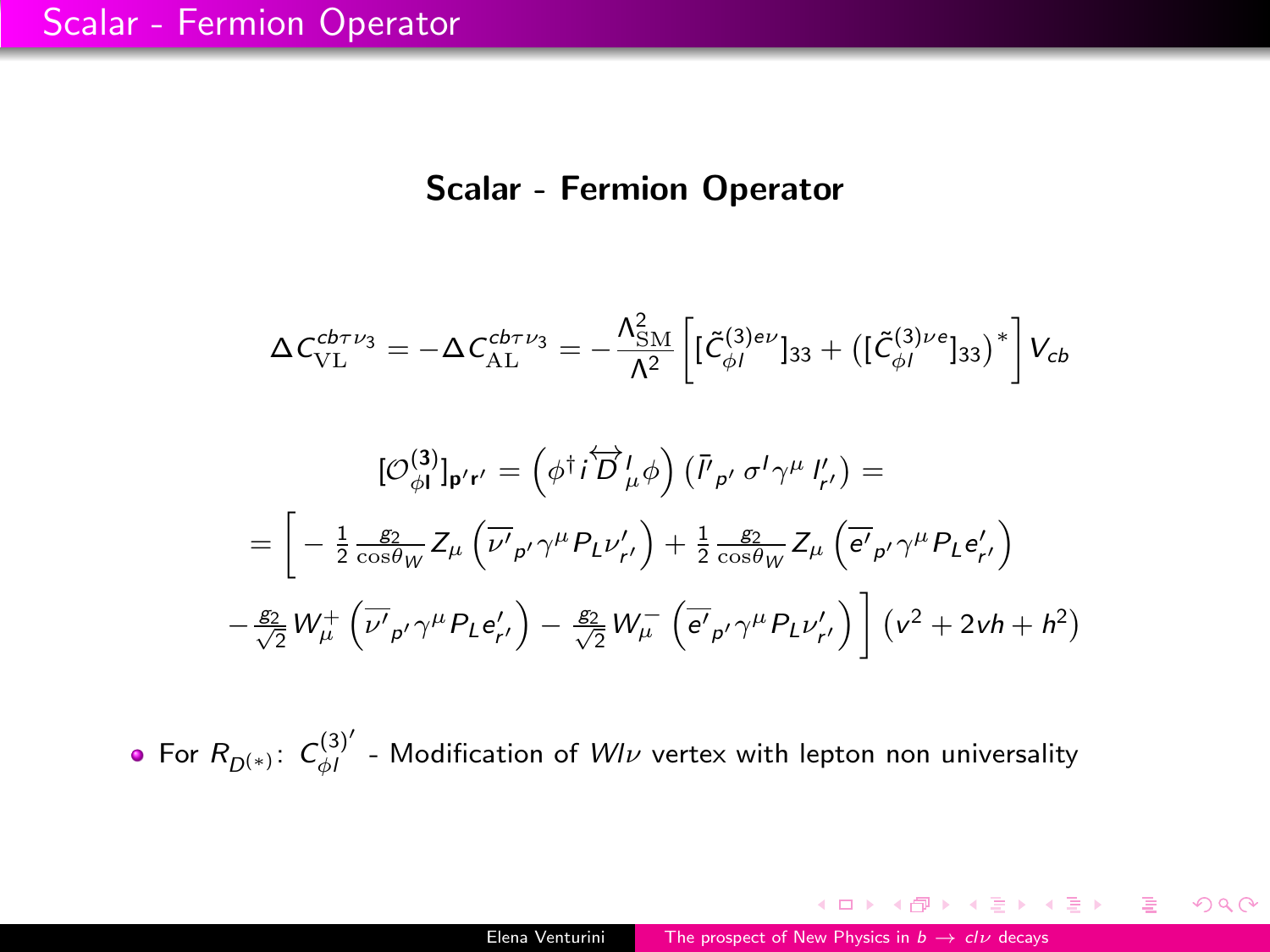#### <span id="page-12-0"></span> $W \tau \nu$ ,  $Z \tau \tau$  and  $Z \nu \nu$  bounds on Scalar - Fermion Operator

$$
C_{\phi}^{(3)'}\text{ - Modification of }W\tau\nu \text{ \& }Z\tau\tau \text{ \& }Z\nu\nu \text{ vertices}
$$

 $\bullet$  W $\tau\nu$ 

$$
\mathcal{L}_{W\tau\nu} = -\frac{g_2}{\sqrt{2}} (1 + \Delta g_W) \left( W_\mu^- \bar{\tau} \gamma^\mu P_L \nu_\tau + h.c. \right), \quad \Delta g_W = \left[ \left( [\tilde{\mathcal{L}}_{\phi}^{(3)ee} ] + [\tilde{\mathcal{L}}_{\phi}^{(3)ee} ]^{\dagger} \right)_{33} \right] \frac{v^2}{\Lambda^2}
$$

$$
- \text{ LEP bounds: } \frac{Br(W^+ \to \tau^+ \nu)}{[Br(W^+ \to \mu^+ \nu) + Br(W^+ \to e^+ \nu)]/2} = 1.077 \pm 0.026
$$

$$
\Delta \textbf{C}^{\tau}_{\mathrm{VL}} = - \Delta \textbf{C}^{\tau}_{\mathrm{AL}} < 0.05 \rightarrow \textbf{Too small for } R_{\textbf{D}^{(*)}} \textbf{ explanation}
$$

 $-$  Indirect bounds from  $\tau$  decay measurements

$$
\Delta C_{\mathrm{VL}}^{\tau} = -\Delta C_{\mathrm{AL}}^{\tau} < 2.6 \times 10^{-3} \rightarrow \text{Even stronger bounds}
$$

•  $Z\tau\tau$  and  $Z\nu\nu$ 

 $Z\tau\tau:|\Delta g_L^\tau|\lesssim 6\times 10^{-4}\Rightarrow \boldsymbol\Delta \textsf{C}^\tau_{\rm VL}\lesssim 0.001\to {\sf Even \ stronger \ LEP \ bounds}$ 

## $\implies \mathcal{O}_{\phi\textsf{I}}^{(3)}$  is NOT sufficient ALONE to explain  $\mathsf{R}_{\mathsf{D}^{(\ast)}}$

[hep-ex/0511027], [Prog. Part. Nucl. Phys. 75 (2014) 41-85], [\[hep](#page-11-0)-e[x/0](#page-13-0)[50](#page-11-0)[9008](#page-12-0)[\]](#page-13-0)

 $2990$ 

重き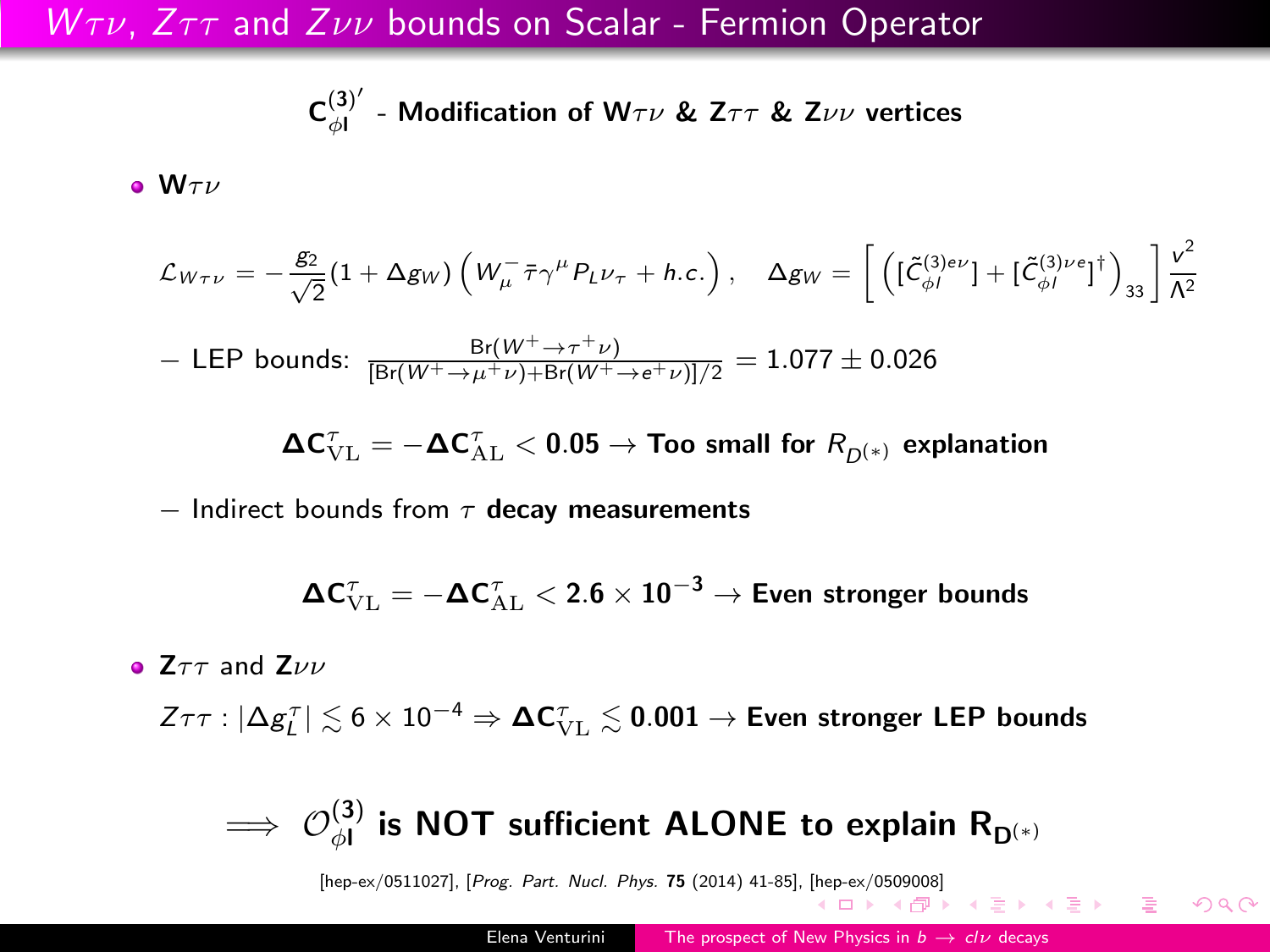#### 4 - Fermion operator

<span id="page-13-0"></span>
$$
\Delta\textit{\textsf{C}}_{\mathrm{VL}}^{\textit{cb}\tau\nu_{3}}=-\Delta\textit{\textsf{C}}_{\mathrm{AL}}^{\textit{cb}\tau\nu_{3}}=\frac{\Lambda_{\mathrm{SM}}^{2}}{\Lambda^{2}}\bigg[[\tilde{\textit{\textsf{C}}}{}_{\textit{lq}}^{(3)\textit{evud}}]_{3323}+\big([\tilde{\textit{\textsf{C}}}{}_{\textit{lq}}^{(3)\textit{vedu}}]_{3332}\big)^{*}\bigg]
$$

 $\mathcal{O}^{(3)}_{\mathsf{Iq}}$  contribution to  $\mathsf{R}_{\mathsf{D}^{(*)}}$ 

$$
\begin{aligned} \mathbf{C}_{\mathsf{Iq}}^{(3)'} \mathcal{O}_{\mathsf{Iq}}^{(3)} &= [C_{\mathsf{Iq}}^{(3)}]_{p' \cdot r' s' \cdot t'}' \left( \bar{l'}_{p'} \gamma_{\mu} \sigma^{l} l'_{r'} \right) \left( \bar{q'}_{s'} \gamma^{\mu} \sigma^{l} q'_{t'} \right) \supset \\ & \supset -2 \left( ([C_{\mathsf{Iq}}^{(3)}]_{3313}' + ([C_{\mathsf{Iq}}^{(3)}]_{3331}')^* ) \mathbf{V}_{\mathbf{c}\mathbf{d}} + ([C_{\mathsf{Iq}}^{(3)}]_{3323}' + ([C_{\mathsf{Iq}}^{(3)}]_{3332}')^* ) \mathbf{V}_{\mathbf{c}\mathbf{s}} \\ & \quad + ([C_{\mathsf{Iq}}^{(3)}]_{3333}' + ([C_{\mathsf{Iq}}^{(3)}]_{3333}')^* ) \mathbf{V}_{\mathbf{c}\mathbf{b}} \right) \left( \bar{\tau} \gamma^{\mu} \mathbf{P}_{\mathbf{L}} \nu_{\tau} \right) \left( \bar{\mathbf{c}} \gamma_{\mu} \mathbf{P}_{\mathbf{L}} \mathbf{b} \right) \end{aligned}
$$

 $C'$  in the basis with  $d'_{p'} = d_p$  and  $e'_{p'} = e_p \rightarrow V_L^{d,e} = \mathbf{1}_{3 \times 3}$ [Arbitrary choice w/o any loss of generality]

Correlation of  $R_{D(*)}$  with neutral current operators

イタメ イミメ イラメー

 $2990$ 

目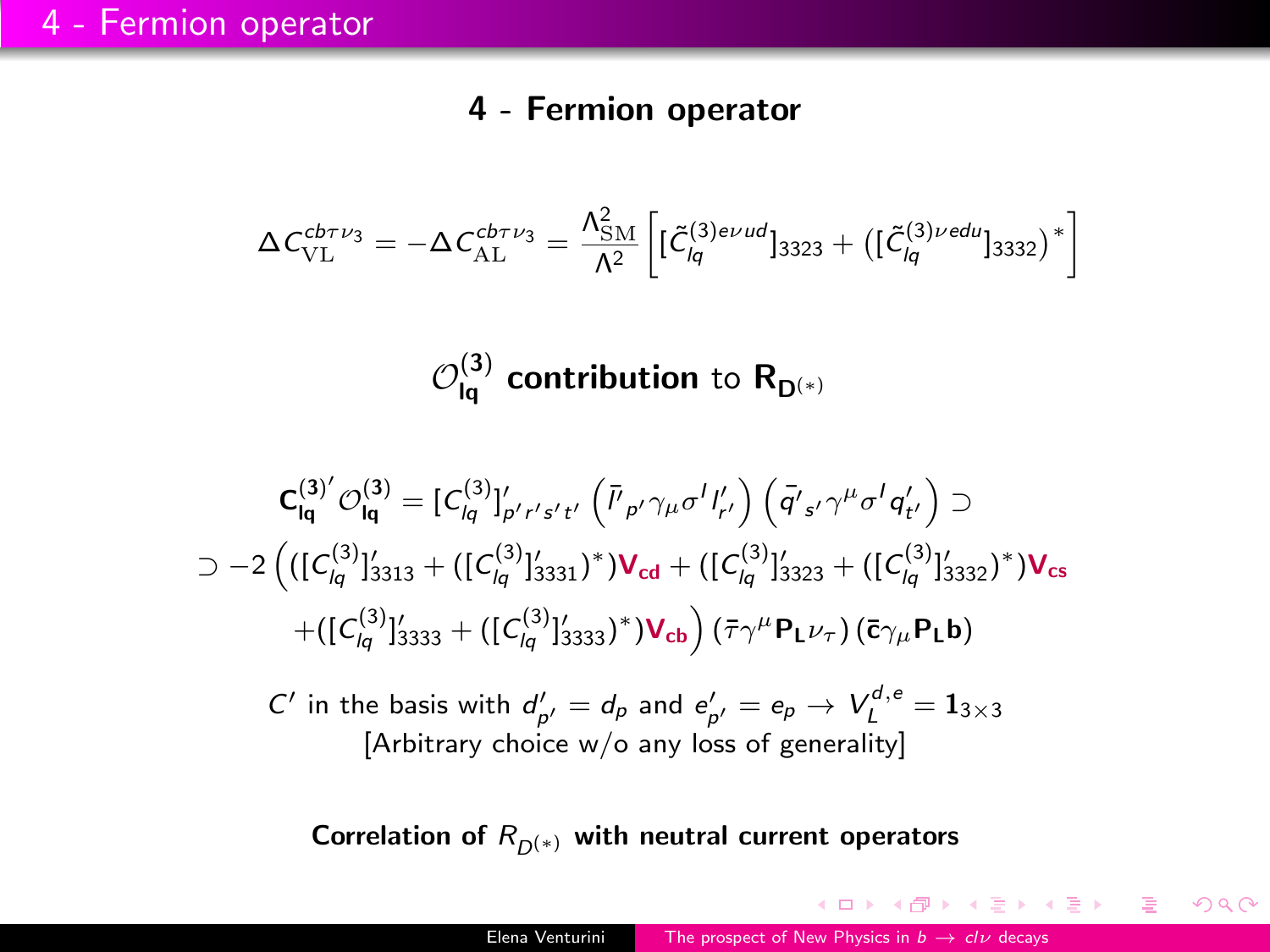$R_{D^{(*)}}$  lower bound on  $C^{(3)'}_{lq}$ lq

$$
([\tilde{\mathcal{C}}_{lq}^{(3)evud}]_{3323} + ([\tilde{\mathcal{C}}_{lq}^{(3)vedu}]_{3332})^*) \gtrsim 0.06 \left(\frac{\Lambda^2}{\text{TeV}^2}\right)
$$

$$
\begin{aligned}\n &\left( \left[ C_{lq}^{(3)} \right]_{3313}^{\prime} + \left( \left[ C_{lq}^{(3)} \right]_{3331}^{\prime} \right) \right) V_{cd} + \\
 &+ \left( \left[ C_{lq}^{(3)} \right]_{3323}^{\prime} + \left( \left[ C_{lq}^{(3)} \right]_{3332}^{\prime} \right)^{*} \right) V_{cs} + \\
 &+ \left( \left[ C_{lq}^{(3)} \right]_{3333}^{\prime} + \left( \left[ C_{lq}^{(3)} \right]_{3333}^{\prime} \right)^{*} \right) V_{cb} \gtrsim 0.06 \left( \frac{\Lambda^2}{\text{TeV}^2} \right)\n \end{aligned}
$$

メロメ メ御 メメ きょうくきょう

重

 $299$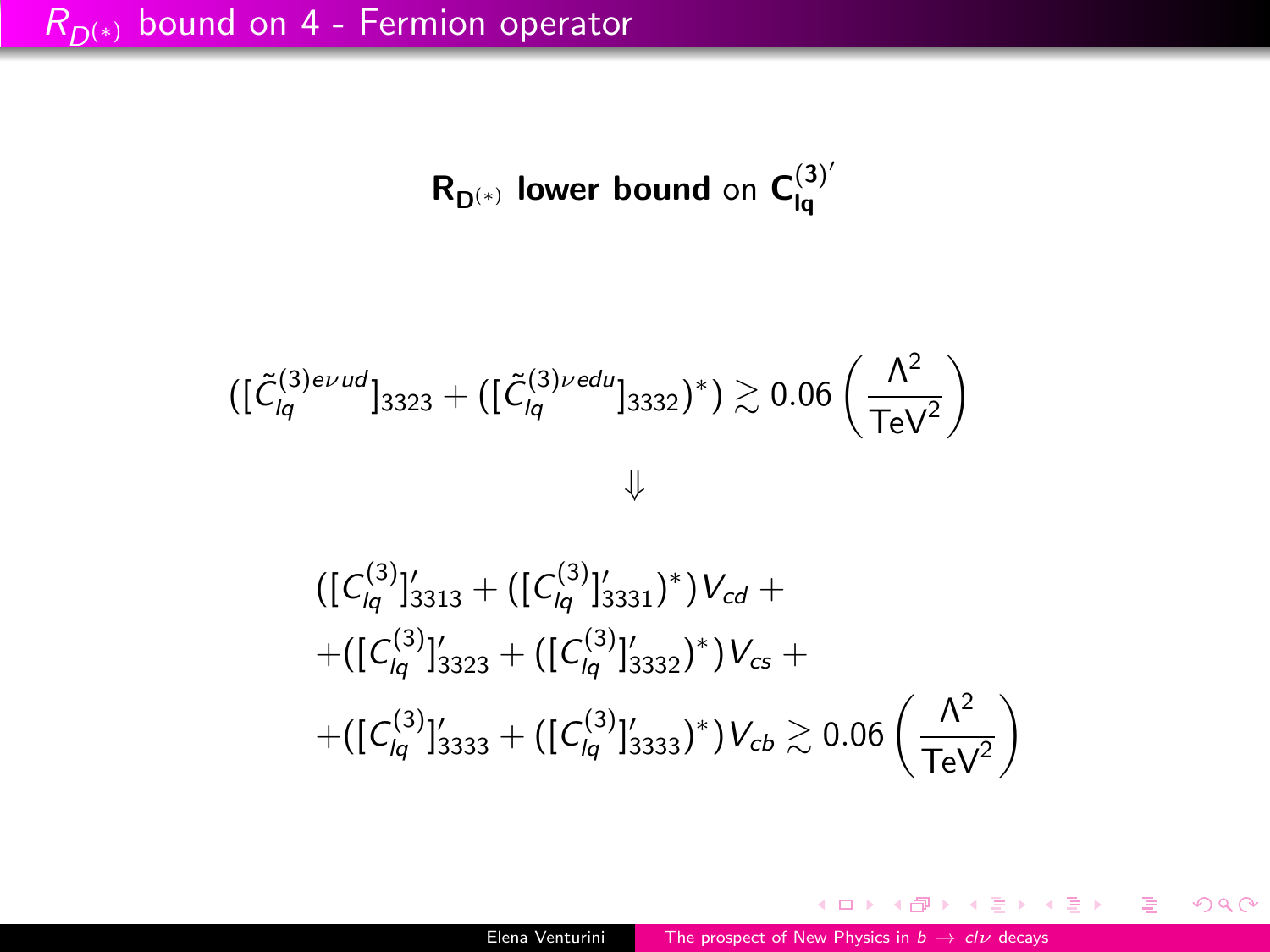$R_{D^{(*)}}$  with  $\mathcal{O}_{lq}^{(3)}$ : Correlation with  $\mathcal{B}(B^0\to\pi^0(K^{*0})\bar\nu\,\nu)$  and  $\mathcal{B}(B_u\to\tau\,\nu_\tau)$ 

## Bounds on  $[\mathsf{C}^{(3)}_{\mathsf{lq}}]_{3313}'$  and  $[\mathsf{C}^{(3)}_{\mathsf{lq}}]_{3323}'$  from  $\Delta \mathcal{F}=1$  processes

### $\bullet$  Constraints on  $[\textsf{C}^{(3)}_{\mathsf{Iq}}]_{3313}'$

 $\mathcal{B}(\mathsf{B}^0 \to \pi^0 \bar{\nu} \, \nu)$  bound [BELLE Collaboration, *Phys. Rev.* D96 (2017) 091101]

 $-0.018 \lesssim ( [ \emph{\textbf{C}}_{\textit{lq}}^{(3)} ]_{3313}^{\prime} + [ \emph{\textbf{C}}_{\textit{lq}}^{(3)} ]_{3331}^{\prime} ) \text{TeV}^2 /\Lambda^2 \lesssim 0.023$ 

 $\bullet$   $\mathcal{B}(\mathsf{B}_{\mathsf{u}} \to \tau \nu_{\tau})$  bound [BELLE II Collaboration, PoS. EPS-HEP2017 (2017) 226]

$$
-0.15 \lesssim ([\mathit{C}^{(3)}_{lq}]_{3313}^{\prime}+[\mathit{C}^{(3)}_{lq}]_{3331}^{\prime\,*})\mathsf{TeV}^{2}/\Lambda^{2} \lesssim 0.025
$$

 $\bullet$  Constraints on  $[\mathsf{C}^{(3)}_{\mathsf{Iq}}]_{3323}'$  ${\cal B}(\textsf{B}^0 \to \textsf{K}^{*0}\,\bar\nu\nu)$  bound [BELLE Collaboration, *Phys. Rev.* D96 (2017) 091101]

$$
-0.005 \lesssim ([C_{lq}^{(3)}]_{3323}^\prime + [C_{lq}^{(3)}]_{3332}^\prime) \text{TeV}^2/\Lambda^2 \leq 0.025
$$

**何 ) ィミ ) ィミ )** 三

 $QQ$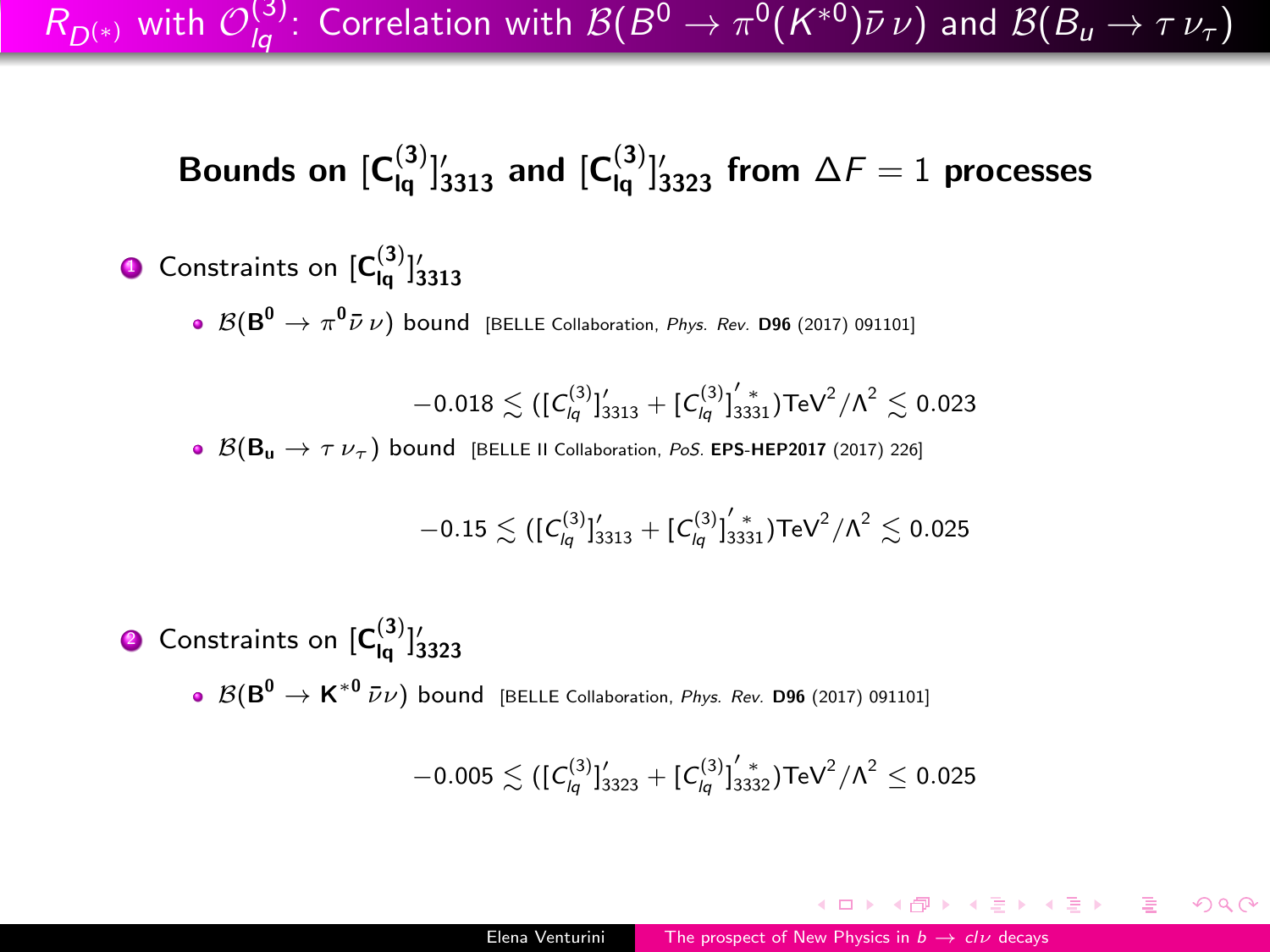$R_{D^{(*)}}$  with  $\mathcal{O}_{lq}^{(3)}$ : Correlation with  $\mathcal{B}(B^0\to\pi^0(K^{*0})\bar\nu\,\nu)$  and  $\mathcal{B}(B_u\to\tau\,\nu_\tau)$ 

Bounds on  $[\mathsf{C}^{(3)}_{\mathsf{Iq}}]_{3313}'$  and  $[\mathsf{C}^{(3)}_{\mathsf{Iq}}]_{3323}'$  from  $\Delta \digamma = 1$  processes  $\Rightarrow ([{\sf C}^{(3)}_{\mathsf{lq}}]_{3313}'$  and  $([{\sf C}^{(3)}_{\mathsf{lq}}]_{3323}'$  terms of  ${\cal O}^{(3)}_{\mathsf{lq}}$  contribution to  ${\sf R}_{{\sf D}^{(*)}}$ AT MOST  $\sim$  0.03Λ<sup>2</sup>/TeV<sup>2</sup>

 $R_{\mathsf{D}^{(*)}}$  lower bound on  $[\mathsf{C}^{(3)}_{\mathsf{Iq}}]_{3333}^{\prime} \rightarrow$ 

$$
\to ([C_{\text{Iq}}^{(3)}]_{3333}'+[C_{\text{Iq}}^{(3)}]_{3333}^{'})V_{\text{cb}} \gtrsim 0.03\left(\frac{\Lambda^2}{\text{TeV}^2}\right)
$$

 $QQ$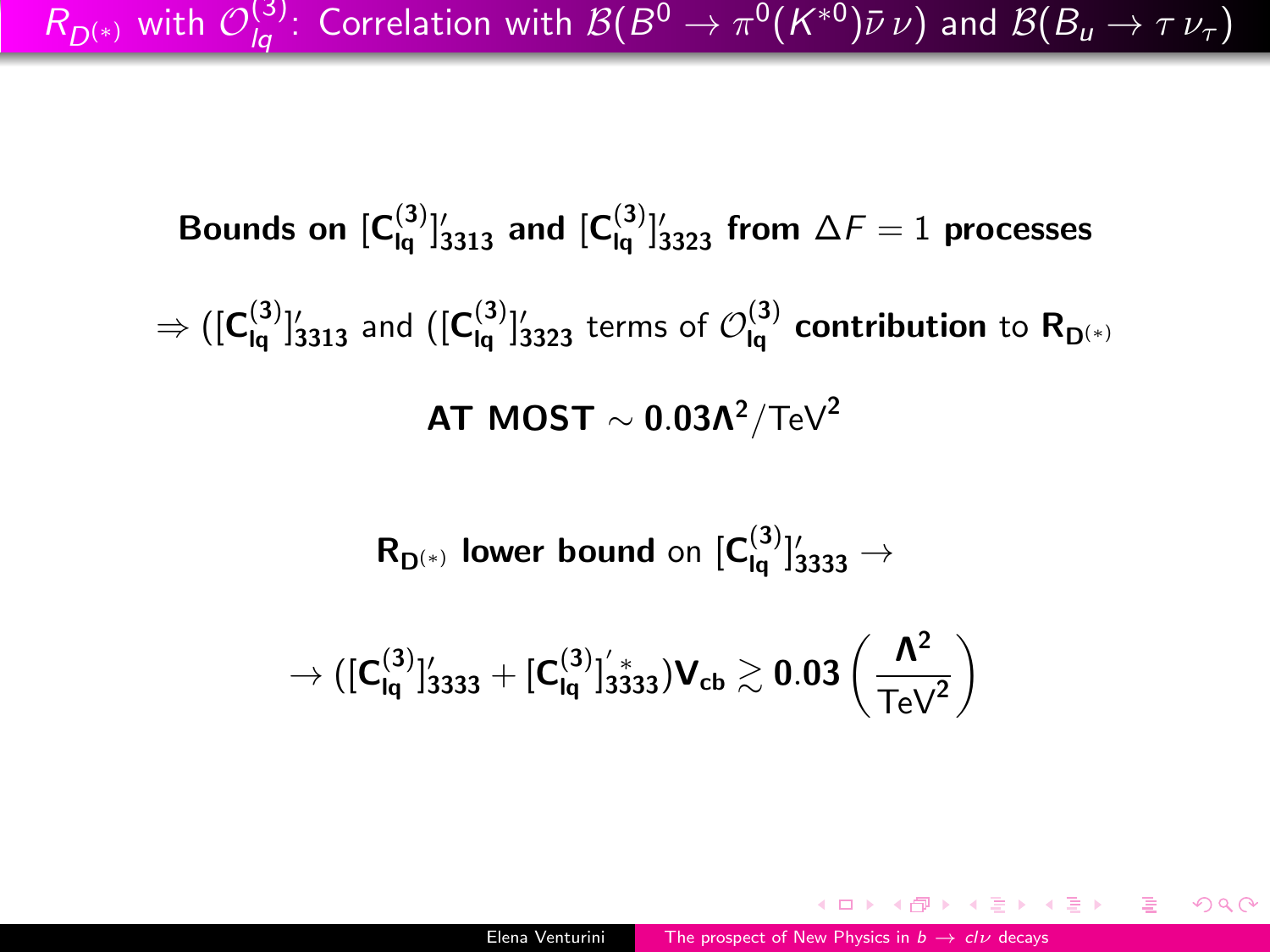## $R_{D^{(*)}}$  with  $\mathcal{O}^{(3)}_{lq}$ : Correlation with  $Z\tau\tau$  vertex

## Bounds on  $[\textbf{C}_{\textsf{Iq}}^{(3)}]_{3333}^{\prime}$  from  $Z\tau\tau$  vertex

\n- \n**6** Constraints on 
$$
[C_{\mathsf{Iq}}^{(3)}]_{3333}^{\prime}
$$
\n
\n- \n**7**  $\mathcal{O}_{\mathsf{Iq}}^{(3)}$  contribution to the NC interaction  $(\bar{\tau}\gamma^{\mu}P_{\mathsf{L}}\tau) (\bar{t}\gamma_{\mu}P_{\mathsf{L}}t)$ \n
$$
\left[\tilde{C}_{\mathsf{Iq}}^{(3)eeu} \right]_{3333} + \left[\tilde{C}_{\mathsf{Iq}}^{(3)eeu} \right]_{3333}^* \sim \left( \left[C_{\mathsf{Iq}}^{(3)} \right]_{3333}^{\prime\prime} + \left[C_{\mathsf{Iq}}^{(3)} \right]_{3333}^{\prime\prime} \right) |V_{tb}|^2
$$
\n
\n- \n With  $B(B^0 \to \pi^0 \bar{\nu} \nu)$ ,  $B(B_u \to \tau \nu_{\tau})$ ,  $B(B^0 \to K^{*0} \bar{\nu} \nu)$  and  $j \to \tau\tau$  bounds\n
\n- \n**8**  $(\bar{\tau}\gamma^{\mu}P_{\mathsf{L}}\tau) (\bar{t}\gamma_{\mu}P_{\mathsf{L}}t) \to 1$ -loop RG running of  $\mathcal{O}_{\phi}^{(3)}$ \n $1$ -loop contribution to  $\Delta g_{\mathsf{L}}^{\tau}$  [Phys. Rev. Let: 118 (2017) 011801]\n
\n- \n 2  $\overline{\phantom{0}}$ \n
\n- \n 3  $\overline{\phantom{0}}$ \n
\n- \n 4  $\overline{\phantom{0}}$ \n
\n- \n 5  $\overline{\phantom{0}}$ \n
\n- \n 6  $\overline{\phantom{0}}$ \n
\n- \n 7  $\overline{\phantom{0}}$ \n
\n- \n 8  $\overline{\phantom{0}}$ \n
\n- \n 9  $\overline{\phantom{0}}$ \n

Too small for  $R_{D^{(*)}}$  explanation

4 **D** >

 $299$ 

э

モミメ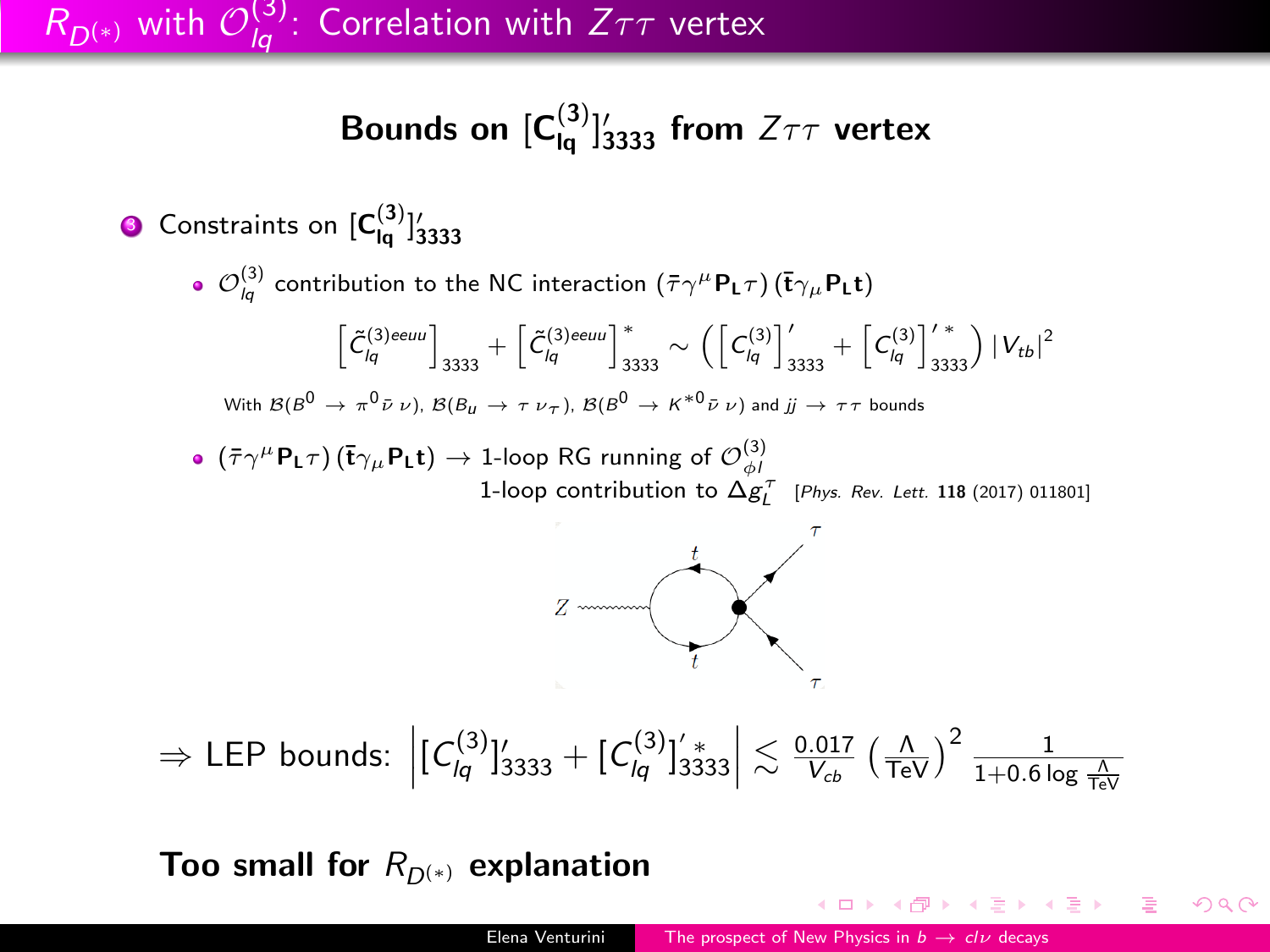Possibility to cure  $R_{D(*)}$ -  $\Delta F = 1$  and NC observables tension  $\rightarrow$  $\rightarrow$   $\mathcal{O}^{(3)}_{\mathsf{Iq}}$  is NOT sufficient ALONE

Combination with 
$$
\mathcal{O}_{\mathsf{Iq}}^{(1)} = (\bar{P}\gamma_\mu I') (\bar{q'}\gamma^\mu q')
$$
:

Cancellation with  $\mathcal{O}_{lq}^{(3)}$  in  $b\to s\bar\nu\nu$  (or  $b\to s\bar\tau\tau)$  and  $\Delta g_L^\tau$  (or  $\Delta g_L^\nu)$ [Phys. Rev. Lett. 118 (2017) 011801], [JHEP 11 (2017) 044], [JHEP 09 (2017) 061]

BUT it is NOT possible to cancel SIMULTANEOUSLY:

- $b \rightarrow s\bar{\nu}\nu$  and  $b \rightarrow s\bar{\tau}\tau$
- $\Delta g_{L}^{\tau}$  and  $\Delta g_{L}^{\nu}$

Combination of  $\Delta g_L^{\tau}$ ,  $\Delta g_L^{\nu}$  and  $\Delta g_W$  bounds  $\Rightarrow$  $\Rightarrow$  Scenario with  $[\mathsf{C}^{(3)}_{\mathsf{Iq}}]_{3333}^{\prime}$ -dominated  $\mathsf{R}_{\mathsf{D}^{(*)}}$  RULED OUT even in presence of both  $\mathcal{O}^{(3)}_{\mathsf{Iq}}$  &  $\mathcal{O}^{(1)}_{\mathsf{Iq}}$ lq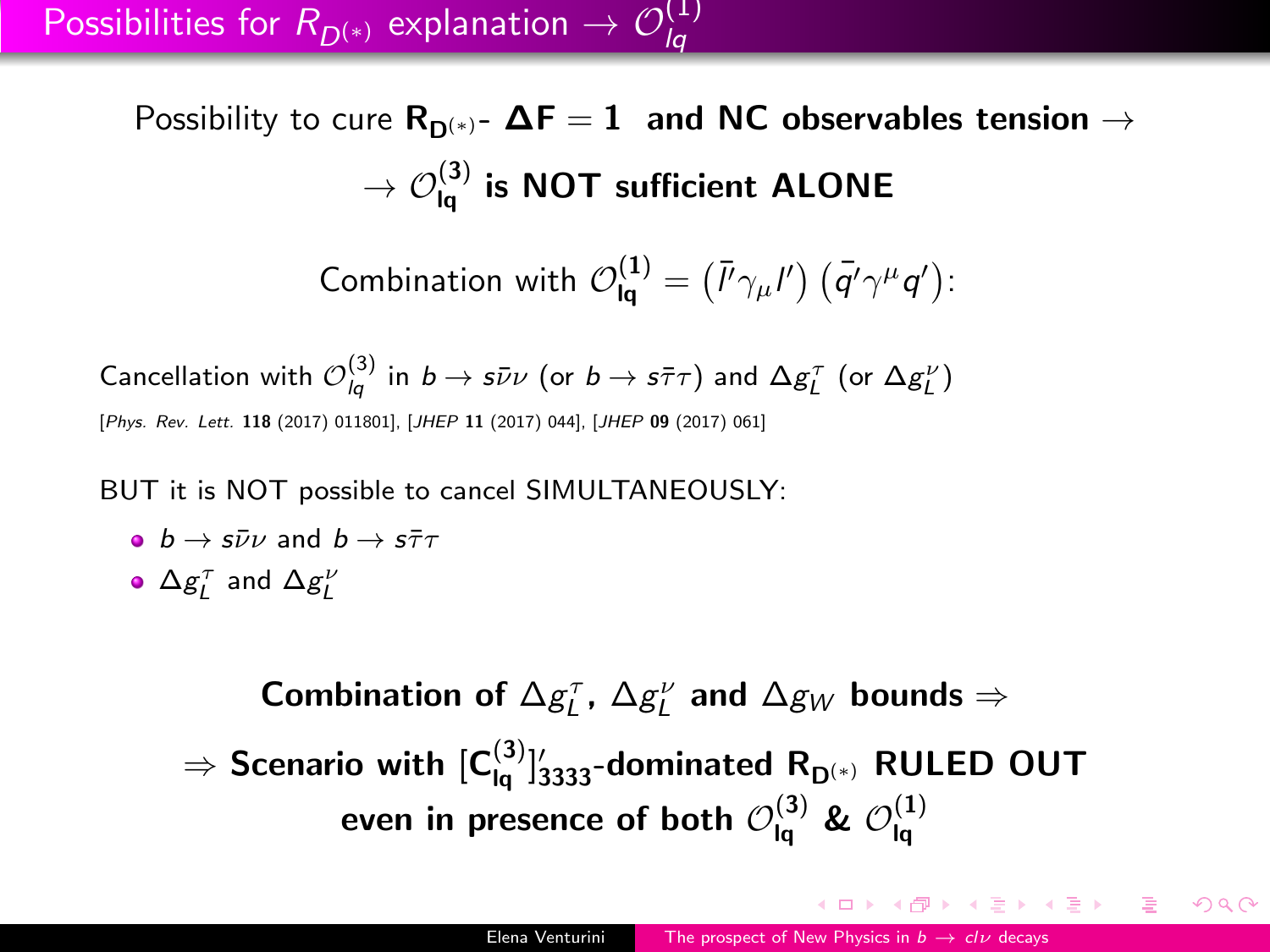#### Possible scenarios

- **D** Scenario I:  $[\mathsf{C}_{\mathsf{Iq}}^{(3)}]_{3323}^{\prime}$ -dominated  $\mathsf{R}_{\mathsf{D}^{(*)}}$  and  $\mathcal{B}(\mathsf{B}^0 \to \mathsf{K}^{*0}\,\bar\nu\nu)$ bound softened by  $\mathcal{O}^{(1)}_{\mathsf{Iq}}$  - $\mathcal{O}^{(3)}_{\mathsf{Iq}}$  cancellation
- **9** Scenario II:  $[\mathsf{C}_{\mathsf{Iq}}^{(3)}]_{3333}^{\prime}$ -dominated  $\mathsf{R}_{\mathsf{D}^{(*)}}$  and  $\mathbf{\Delta g}_\mathsf{L}^{\tau,\nu}$  bounds softened by appropriate additional effective operators

K @ → K 호 → K 호 → H 호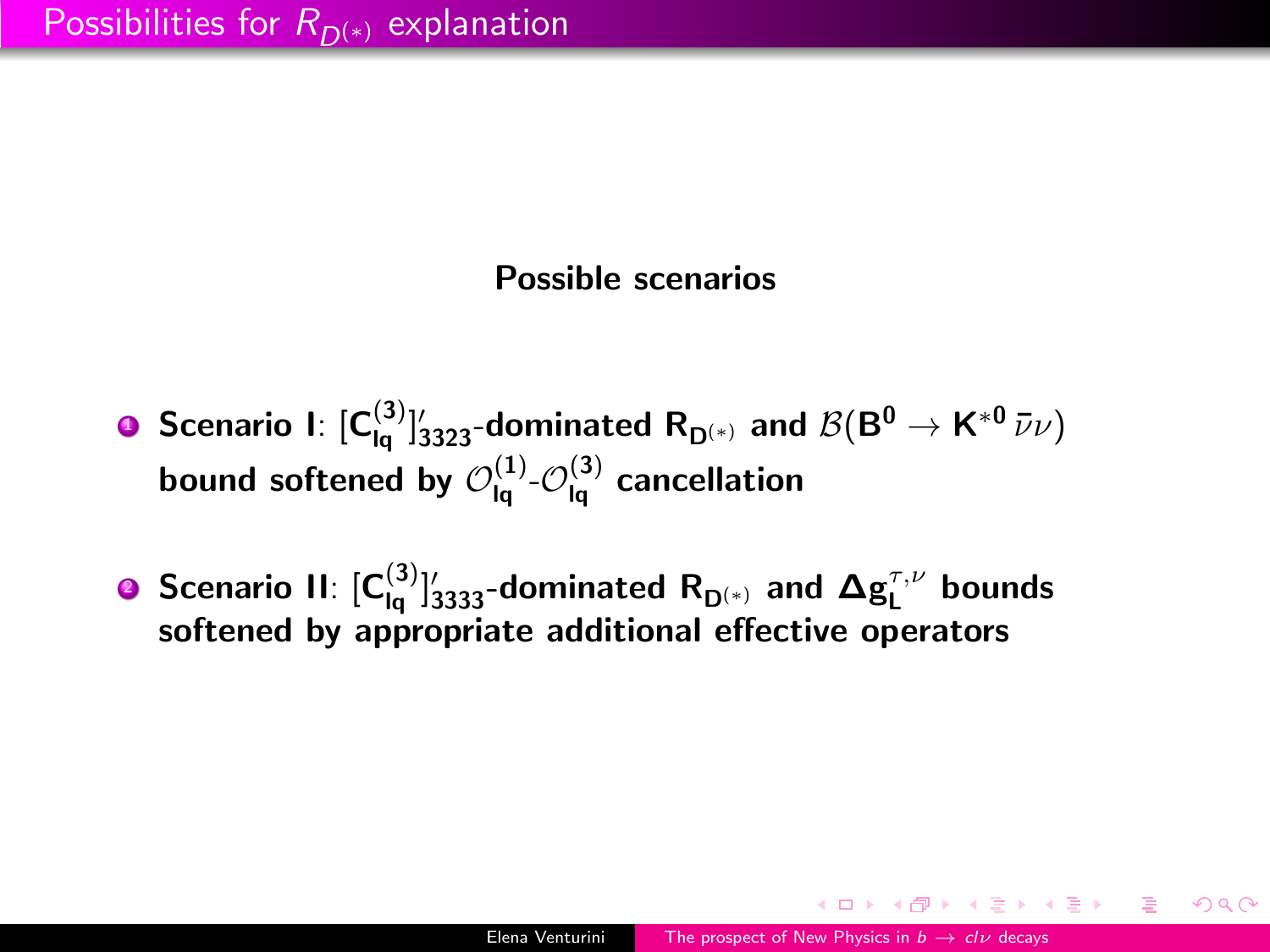### $R_{D(*)}$  correlation with  $\Delta F = 2$  processes (CH and PC)

 $R_{D(*)}$  correlation with  $\Delta F = 2$  processes: requirement of UV assumption

- Composite Higgs (MCHM5) [Phys. Lett. 136B (1984) 183-186] : Higgs as pNGB of  $SO(5) \rightarrow SU(2)_L \times SU(2)_R$
- Partial Compositeness (PC) and Two site model  $_{[Nucl. Phys. B365 (1991) 259-278]}$ : SM fermion masses arise from linear mixing with composite fermions

Elementary ( $\tilde{\psi}$ ,  $A_{\mu}$ ) - Composite ( $\tilde{\mathcal{O}}$ ,  $\tilde{\rho}_{\mu}$ ) Mixing  $\Rightarrow$ ⇒ SM fermion - Heavy vector interaction

$$
\bar{\psi'}_i\left[\sqrt{g_*^2-g^2}\left[\hat{s}^\dagger\, \mathcal{T}_A^c\hat{s}\right]_j^i - \frac{g^2}{\sqrt{g_*^2-g^2}}\left[\hat{c}^\dagger\, \mathcal{T}_A^{\text{el}}\hat{c}\right]_j^i\right]\gamma^\mu\psi'^j\rho^A_\mu
$$

FOCUS: DIM-6 4 - Fermion Operator  $(g_* \gg g)$ 

$$
\frac{\mathbf{g}^2_*}{\mathbf{M}^2_*}\left[\bar{\psi'}\,\mathbf{\hat{s}}^\dagger\mathbf{T}^{co}_{\mathbf{A}}\mathbf{\hat{s}}\,\gamma^\mu\psi'\right]\left[\bar{\psi'}\,\mathbf{\hat{s}}^\dagger\mathbf{T}^{co}_{\mathbf{A}}\mathbf{\hat{s}}\,\gamma_\mu\psi'\right]
$$

イロメ イ何メ イヨメ イヨメーヨ

 $QQ$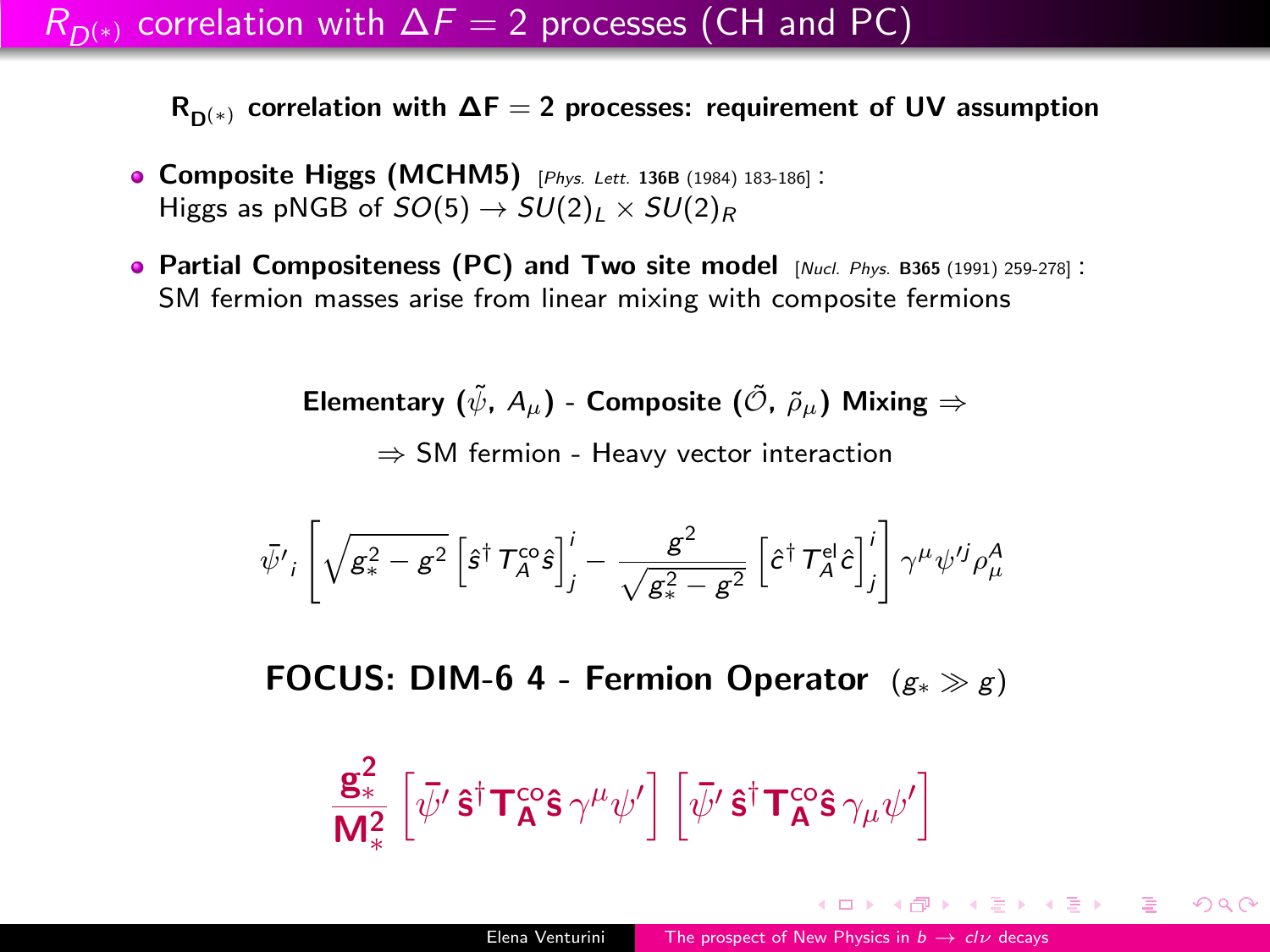#### $R_{D(*)}$  in Composite Higgs Model and Partial Compositeness

Contribution to  $\mathsf{R}_{\mathsf{D}^{(*)}}$ : Exchange of heavy charged SU(2)<sub>L</sub>vector  $(\rho_{L\mu}^\pm)$ 

$$
\mathcal{L}_{b \to c \tau \nu} = -\frac{g_*^2}{2M_*^2} \left( \bar{\tau}_L \left[ V_L^{e\dagger} \hat{s}_l^{\dagger} \hat{s}_l V_L^{\nu} \right]_3^3 \gamma^{\mu} \nu_{\tau L} \right) \left( \bar{c}_L \left[ V_{CKM} V_L^{d\dagger} \hat{s}_q^{\dagger} \hat{s}_q V_L^d \right]_3^2 \gamma^{\mu} b_L \right)
$$



 $\implies$  R<sub>D(\*)</sub> lower bound:

$$
|V_{cd}|\left|\left[V_L^{d\dagger}\hat{s_q}^{\dagger}\hat{s_q}V_L^d\right]_{3}^1\right|+|V_{cs}|\left|\left[V_L^{d\dagger}\hat{s_q}^{\dagger}\hat{s_q}V_L^d\right]_{3}^2\right|+|V_{cb}|\left|\left[V_L^{d\dagger}\hat{s_q}^{\dagger}\hat{s_q}V_L^d\right]_{3}^3\right|\gtrsim 0.2\left(\frac{M_*/\mathcal{S}_*}{\text{TeV}}\right)^2
$$

個 ▶ スミン スミント 差

 $\eta$ an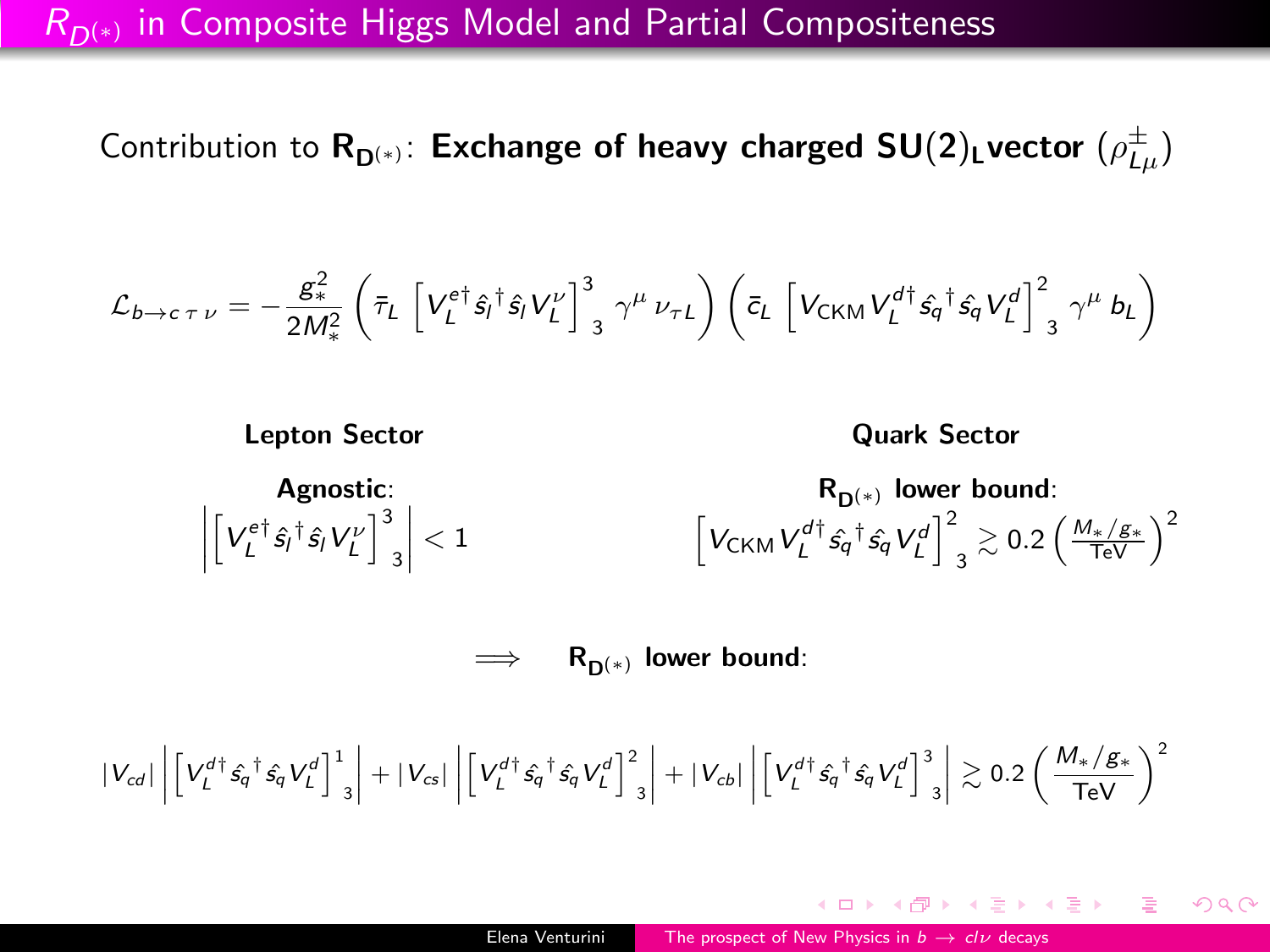Contribution to  $\Delta F = 2$ : Exchange of heavy neutral  $\mathsf{SU}(3),\,\mathsf{SU}(2)_{\mathsf{L},\mathsf{R}},\,\mathsf{U}(1)_{\mathsf{X}}$  vectors  $(\rho_{3\mu},\,\rho_{L,\mathsf{R}_{\mu}}^3,\,\rho_{{X}_{\mu}})$ 

$$
\mathcal{L}_{\Delta F=2} \simeq \frac{g_*^2}{M_*^2} \left( \bar{\psi}_{i\,L} \left[ V_L^{d\dagger} \hat{s}_q^{\ \dagger} \hat{s}_q V_L^{d} \right]^i_{j} \gamma^{\mu} \psi_{j\,L} \right)^2
$$

Upper bounds on  $\bar{\bm{\mathsf{K}}} - \bm{\mathsf{K}}, \ \bar{\bm{\mathsf{B}}}_{\mathsf{d}} - \bm{\mathsf{B}}_{\mathsf{d}}$  and  $\bar{\bm{\mathsf{B}}}_{\mathsf{s}} - \bm{\mathsf{B}}_{\mathsf{s}}$  mixings  $\Rightarrow$  $\Rightarrow$  Upper bounds on  $\Big|$  $\left[\mathbf{V}^{\mathbf{d}\dagger}_{\mathbf{L}}\hat{\mathbf{s_{q}}^{\dagger}}\hat{\mathbf{s_{q}}} \mathbf{V}^{\mathbf{d}}_{\mathbf{L}}\right]^{i}$ j  $\begin{array}{c} \begin{array}{c} \begin{array}{c} \begin{array}{c} \end{array} \\ \begin{array}{c} \end{array} \end{array} \end{array} \end{array}$ , i  $\neq$  j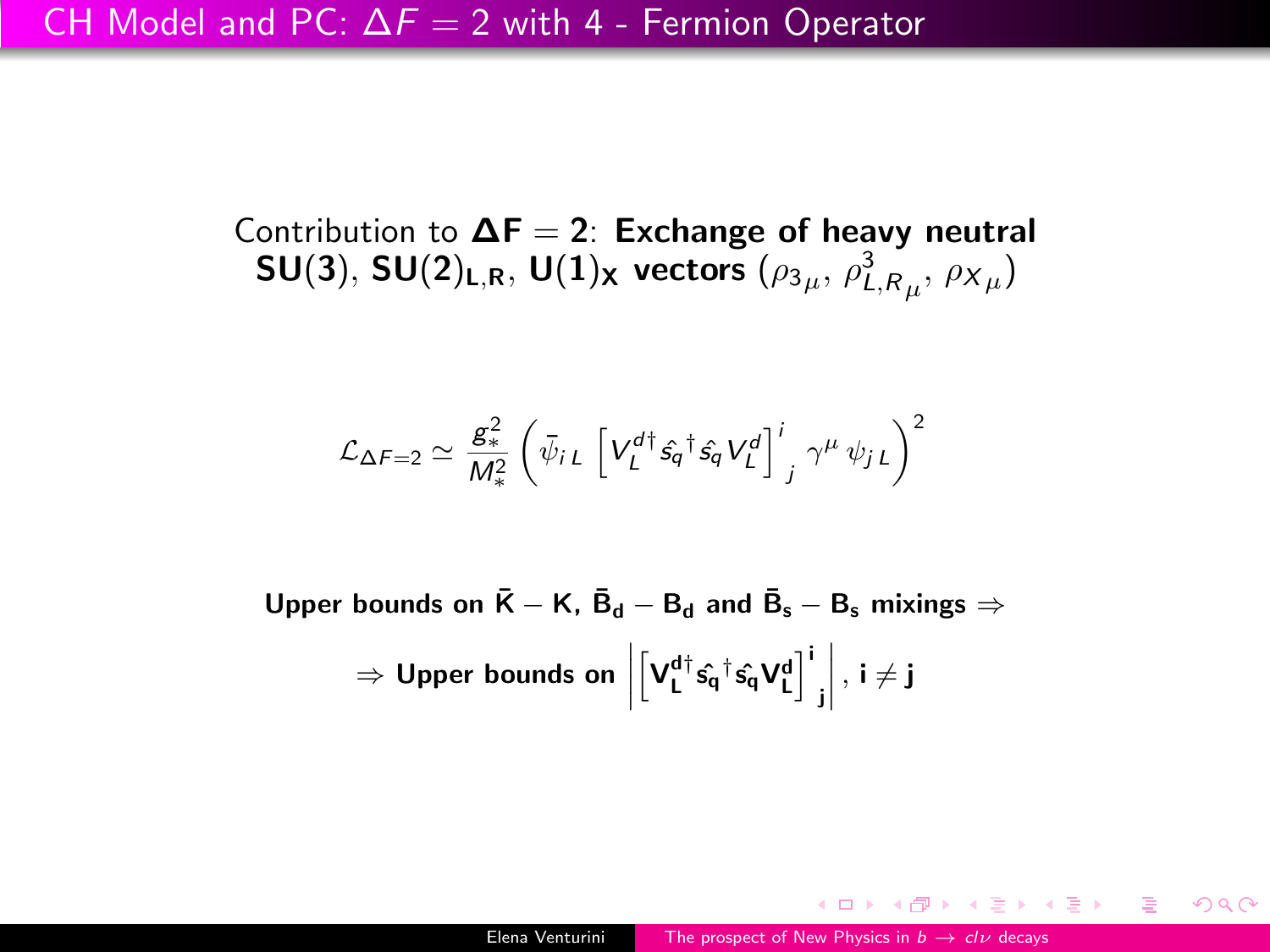#### CH Model and PC:  $\Delta F = 2$  and  $R_{D(*)}$  correlation

 $\Delta F = 2 \& R_{D^{(*)}}$  bounds

$$
10^{-3} |V_{cd}| \frac{(M_{*}/\text{TeV})}{g_{*}} + 4 \times 10^{-3} |V_{cs}| \frac{(M_{*}/\text{TeV})}{g_{*}} + |V_{cb}| \gtrsim 0.2 \left(\frac{M_{*}/\text{TeV}}{g_{*}}\right)^{2}
$$

$$
\implies |V_{cb}| \gtrsim 0.2 \left(\frac{M_{*}/\text{TeV}}{g_{*}}\right)^{2} \implies
$$

$$
\implies M_*/g_* \lesssim \ 0.45 \,\text{TeV} \implies f \lesssim \ 0.64 \,\text{TeV}
$$

f: Compositeness Scale

#### Tension with EW precision measurements:  $f \gtrsim 1.2$  TeV

[JHEP 08 (2013) 106], [Eur. Phys. J. C74 (2014) 3046]

4 D F

∢ 何 ゝ ∢ ヨ ゝ ∢ ヨ ゝ 。

目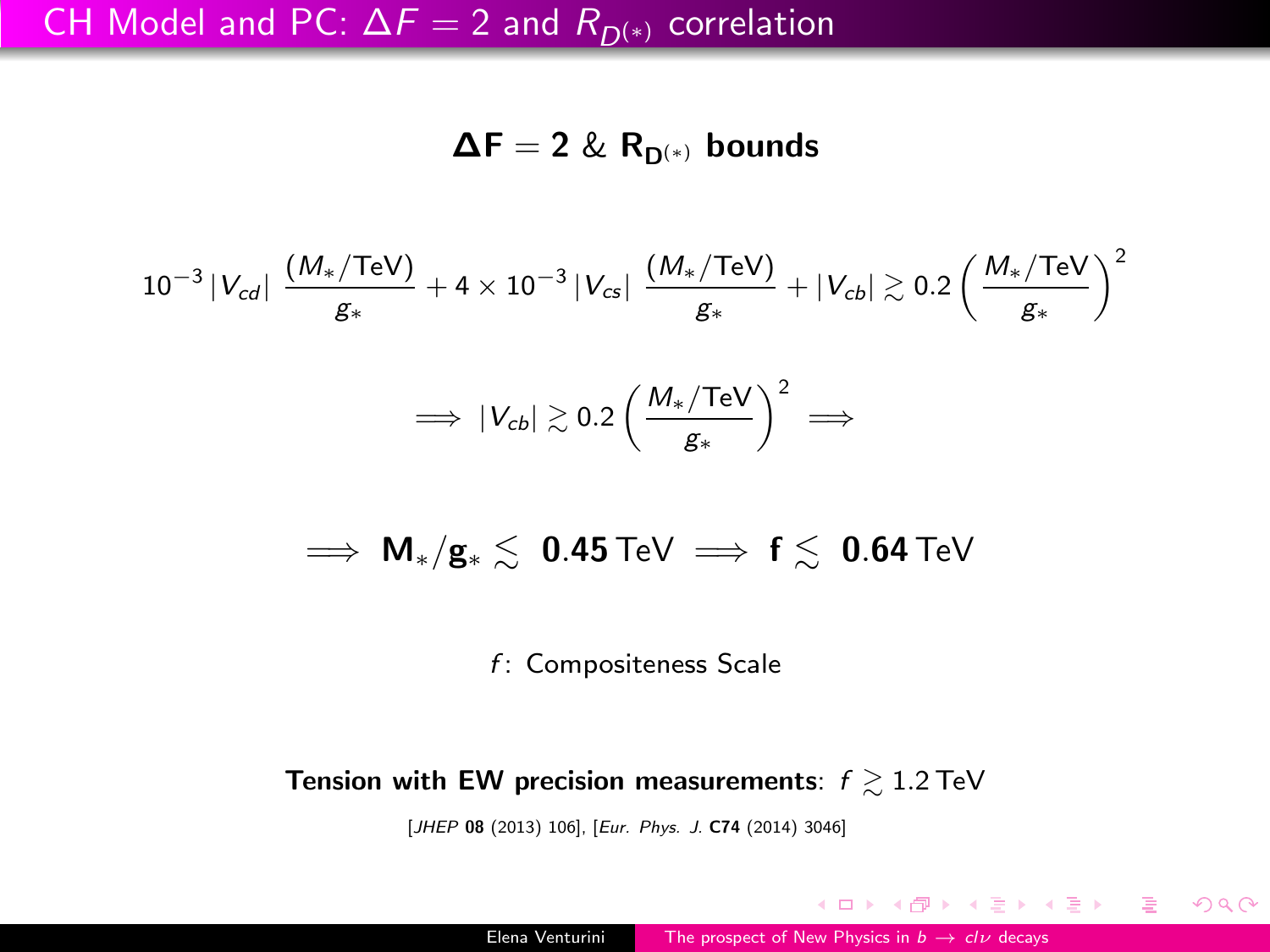• Model independent explanation of  $R_{K(*)}$ : EFT DIM-6

$$
\mathcal{L}_{b\rightarrow s\mu\mu} = -\frac{1}{\Lambda^2} \left( \bar{s} \gamma_\mu P_L b \right) \left( \bar{\mu} \gamma^\mu P_L \mu \right)
$$

 $R_{\mathcal{K}^{(*)}}$  lower bounds at  $1\ \sigma\implies 1/\Lambda^2\gtrsim 1/(38\,\text{TeV})^2$ 

• CH Model and PC  $\rightarrow$  Contribution to  $R_{K^{(*)}}$ : Exchange of heavy neutral SU(2)<sub>L,R</sub>, U(1)<sub>X</sub> vectors  $(\rho_{L,R_{\mu}}^{3},\,\rho_{X_{\mu}})$ 

$$
\frac{g_{*2}^2}{2M_{*2}^2}\left(\bar{s}\,[V_L^{d\,\dagger}\hat{s}_q^{\dagger}\hat{s}_qV_L^{d}]_{\,3}^2\gamma_{\mu}P_L\,b\right)\left(\bar{\mu}\,[V_L^{e\,\dagger}\hat{s}_l^{\dagger}\hat{s}_lV_L^{e}]_{\,2}^2\gamma^{\mu}P_L\,\mu\right)
$$

Possibility to satisfy  $\Delta F = 2 \& R_{K(*)}$ bounds

 $\left\{ \begin{array}{ccc} \pm & \pm & \pm \end{array} \right.$  and  $\left\{ \begin{array}{ccc} \pm & \pm & \pm \end{array} \right.$  and  $\left\{ \begin{array}{ccc} \pm & \pm & \pm \end{array} \right.$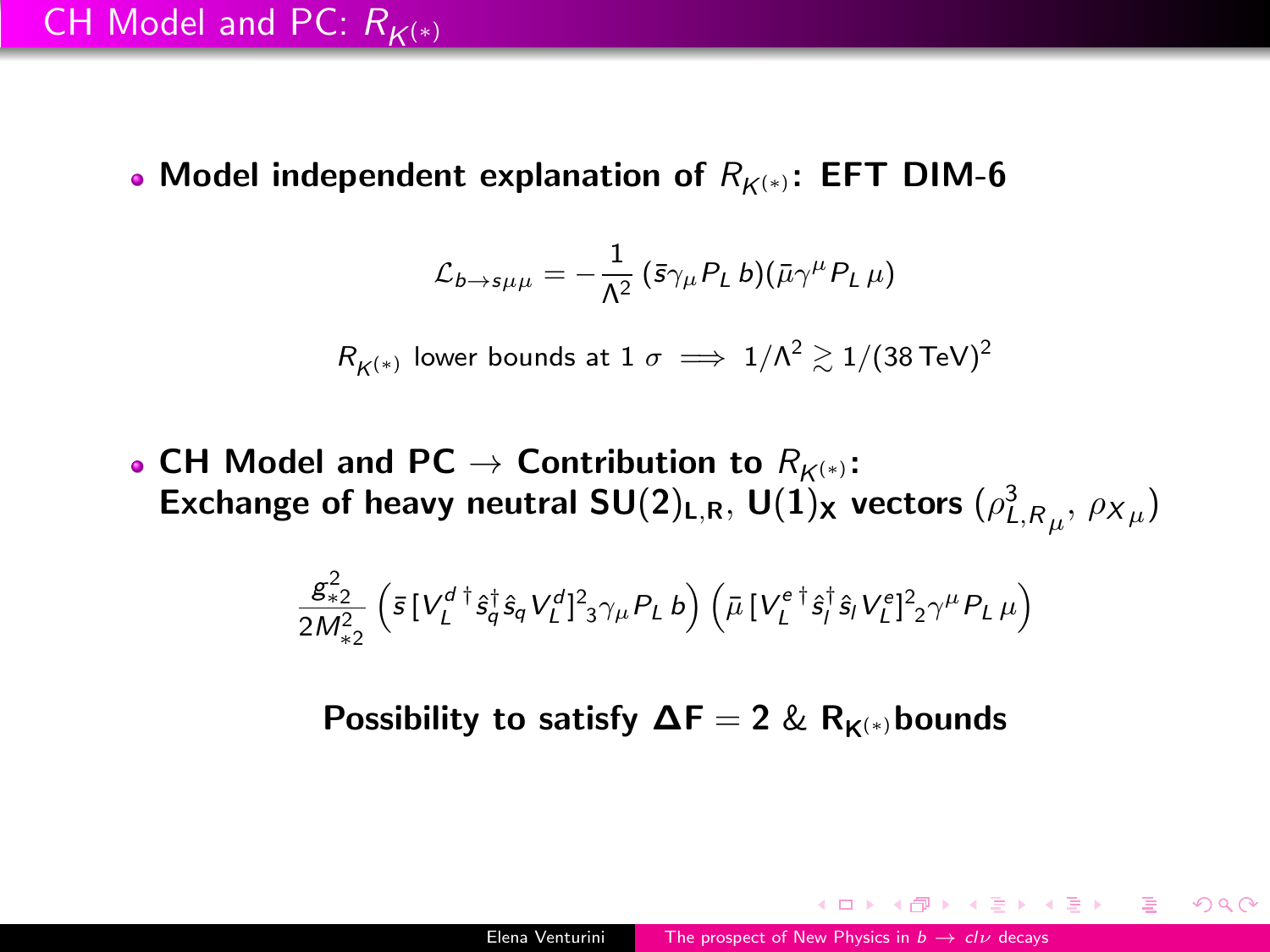CH Model and PC:  $R_{D(*)}$ , NC observables and EW precision tests

```
CH Model and PC + R_{D^{(*)}} generated by \rho^{\pm}_{L\,\,\mu} exchange
                 + No other assumptions
                               ⇓
                         f \leq O(TeV)
```
**• Favoured by electroweak hierarchy problem** 

**• Tension with EW precision measurements:** Incompatibility unless additional UV contribution

> Extra assumptions in  $\tilde{\psi}$  -  $\tilde{\mathcal{O}}$  Mixing ⇓  $g_L^{\nu,\tau}$  and  $b\to s\bar\nu\nu$  protection

何 → イヨ → イヨ → ニヨ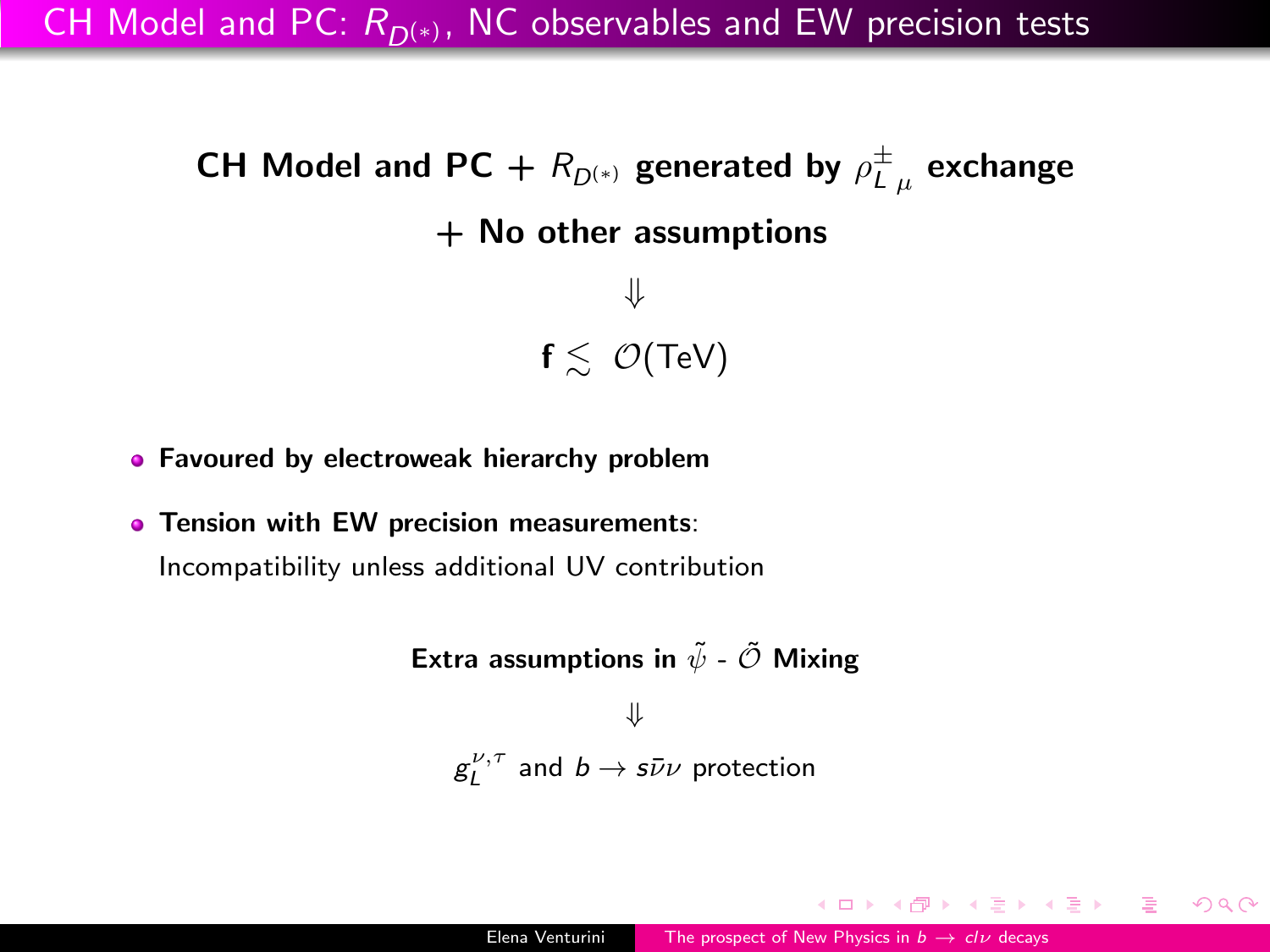Enhancement of  $R_{D(*)}$ without tree-level modification of  $\Delta F = 2$  processes

Vector Leptoquark  $\mathit{V}^{\mu}_{LQ}\sim(\mathbf{3},\mathbf{1})_{2/3}$   $(\mathit{U}_{1})\rightarrow$ 

$$
\mathcal{L}_{LQ} = -g_* \left( \bar{q}'_{Li} \left[ \hat{s}_q^{\dagger} \hat{s}_l \right]^{i}_{j} \gamma_{\mu} I'_{Lj} \right) V^{\mu}_{LQ}
$$

[Eur. Phys. J. C76 (2016) 67], [Eur. Phys. J. C77 (2017) 8], [1712.06844]

## Contribution to  $\mathsf{R}_{\mathsf{D}^{(*)}} \to \mathsf{Exchange}$  of heavy  $\mathsf{V}^\mu_{\mathsf{LQ}}$

$$
\mathcal{L}_{b\rightarrow c\tau\nu}^{\text{Fierz}} = -\frac{g_*^2}{2M_*^2} \left[ V_{\text{CKM}} V_L^{d\dagger} \hat{s_q}^{\dagger} \hat{s_l} V_L^{\nu} \right]_3^2 \left[ V_L^{e\dagger} \hat{s_l}^{\dagger} \hat{s_q} V_L^d \right]_3^3 (\bar{c}_L \gamma^{\mu} b_L) (\bar{\tau}_L \gamma^{\mu} \nu_{\tau L})
$$

メ御き メミメ メミメー

目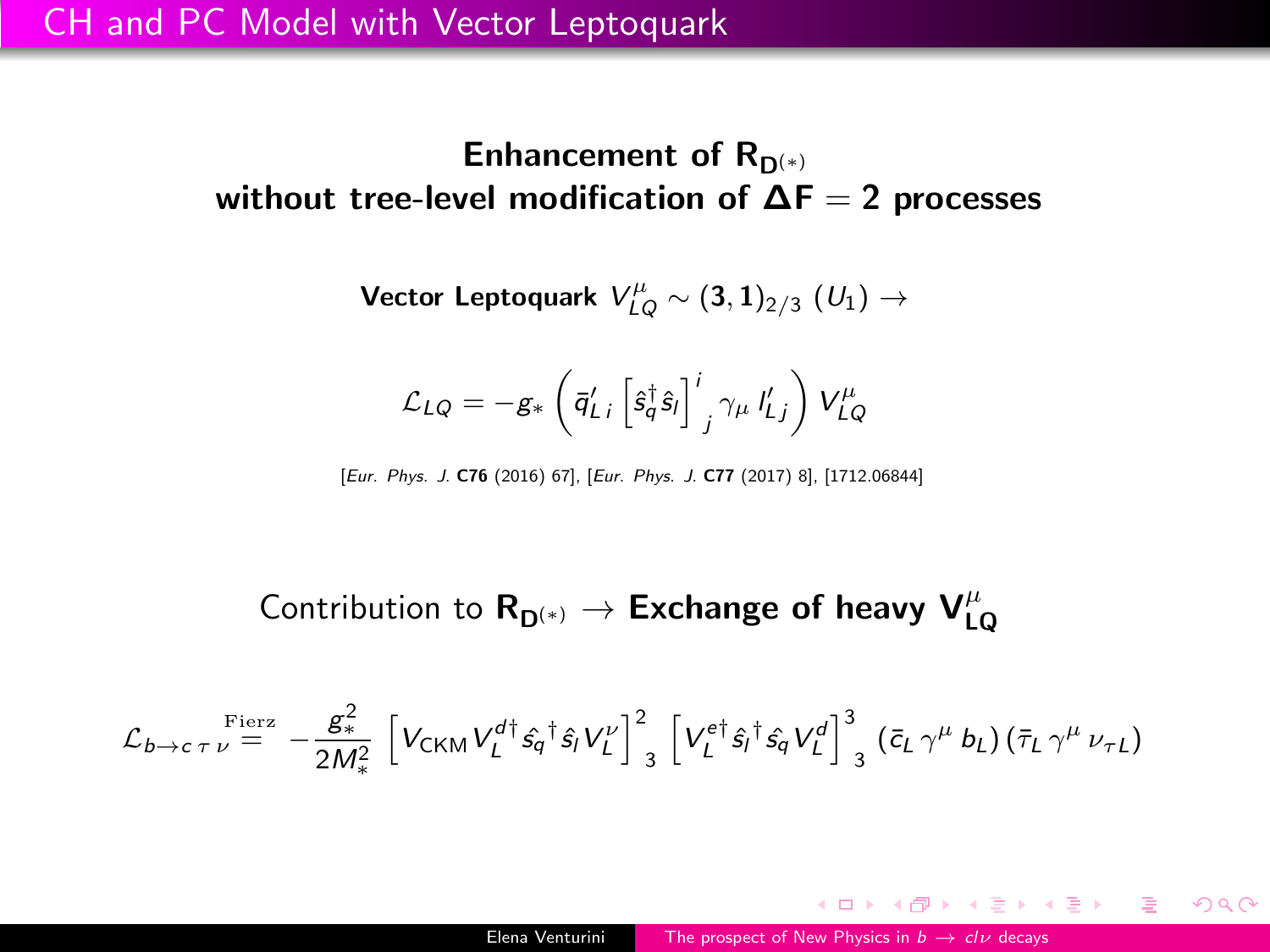Composite Higgs Model with Vector Leptoquark:  $\Delta F = 2$  and  $R_{D(*)}$  bounds

Contribution to  $\mathsf{R}_{\mathsf{D}^{(*)}} \to \mathsf{Exchange}$  of heavy  $\mathsf{V}^\mu_{\mathsf{LQ}}$  and  $\rho^\pm_{\mathsf{L}~\mu}$  $\Delta F = 2 \& R_{D(*)}$  bounds

Assumption: Only third generation mixes strongly with composite sector ↓  $V_{LQ}^{\mu}$  contribution to  $R_{D^{(*)}}$  is  $V_{cb}$  dominated:  $[V_{L}^{d\dagger} \hat{s_q}^{\dagger}]_{3}^{1,2} \ll [V_{L}^{d\dagger} \hat{s_q}^{\dagger}]_{3}^{3} \sim 1$ 

$$
\bm{V_{LQ}^\mu}+\rho_{\bm{L}\ \mu}^{\pm}: \qquad 2V_{cb}\gtrsim 0.2\left(\frac{M_*/g_*}{\text{TeV}}\right)^2\implies
$$

 $\Rightarrow$  M<sub>\*</sub>/g<sub>\*</sub>  $\leq$  0.63 TeV  $\Rightarrow$  f  $\leq$  0.90 TeV

Increase of  $f$  upper bound by a factor  $\sqrt{2} \Rightarrow$ 

 $\Rightarrow$  Almost 2 $\sigma$  compatibility with EW precision measurements

 $QQ$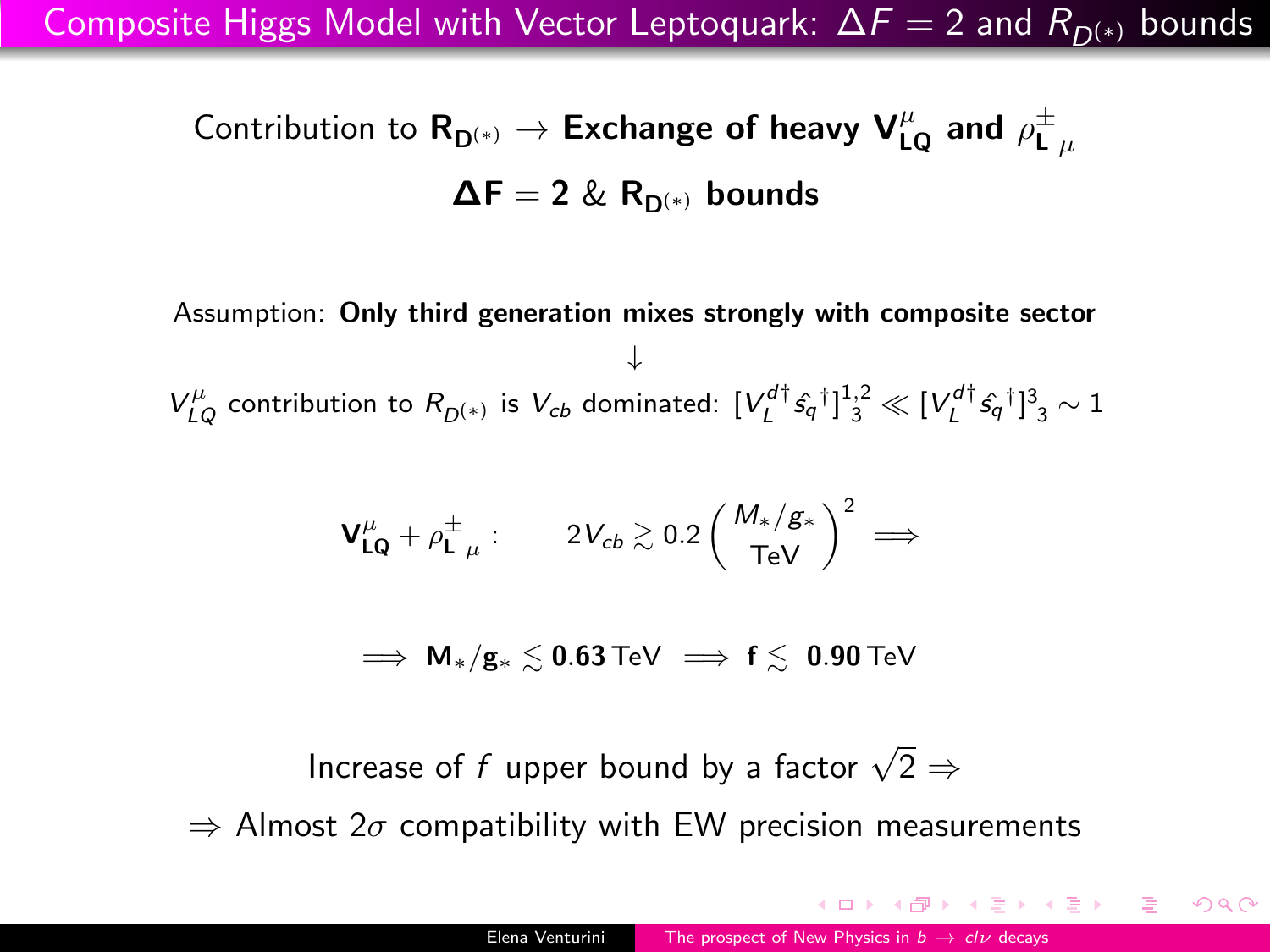FOCUS: R<sub>D(\*)</sub> correlation with other EW observable ( $\Delta F = 1, 2, Z \tau \tau$ , Zvv, W $\tau \nu$ ) ⇒ Constraints on NP explanation

Model independent EFT analysis with Vector, Axial Vector, Scalar, Pseudo Scalar, Tensor operators. Possible scenarios:

**4** Vector & Axial Vector operators **2** Scalar & Pseudo Scalar & Tensor operators

- EFT with  $SU(2)_L\times U(1)_Y$  invariance  $\Rightarrow$  Within  $R_{D^{(*)}}$  with  $\mathcal{O}_{\rm{VL}}^{\tau}$  and  $\mathcal{O}_{\rm{AL}}^{\tau}$ :
	- **4** LFU violation only in V-A interactions
	- $\bullet$  Scalar Fermion operator  ${\cal O}_{\phi I}^{(3)}$  NOT sufficient ALONE for  $R_{D^{(*)}}$   $(Z\tau\tau,$   $Z\nu\nu,$   $W\tau\nu)$
	- $\bullet$  4 Fermion operator  $\mathcal{O}^{(3)}_{lq}$  NOT sufficient ALONE for  $R_{D^{(\ast)}}$   $(\textsf{Z}\tau\tau,\,\Delta\digamma=1)$ 
		- $\Rightarrow$  Need of other operators  $({\cal O}^{(1)}_{lq})$  and appropriate UV completion

 $\mathcal{A} \oplus \mathcal{B}$  ,  $\mathcal{A} \oplus \mathcal{B}$  ,  $\mathcal{A} \oplus \mathcal{B}$ 

 $209$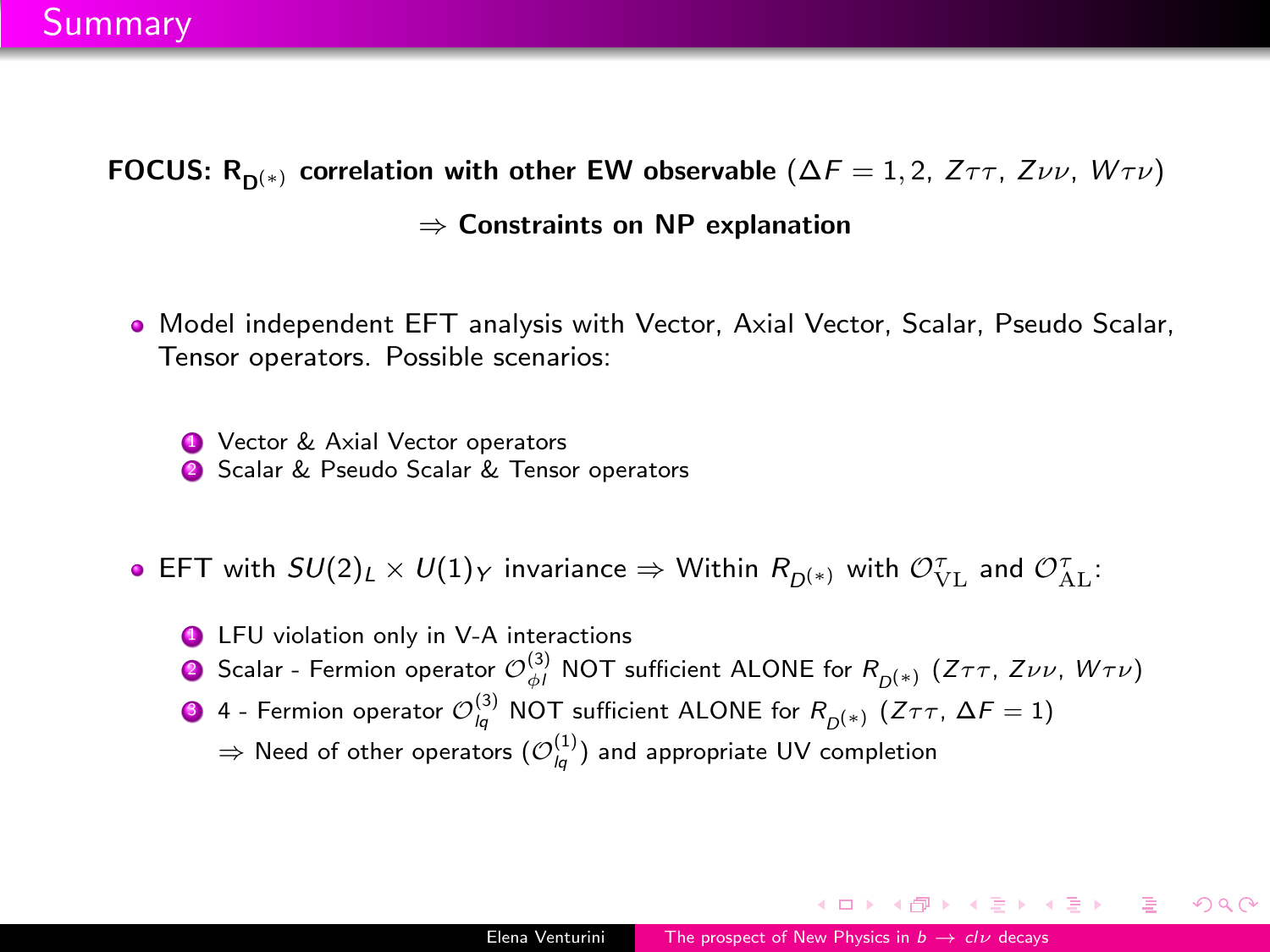#### **Summary**

- MCHM5 and PC with (without) vector LQ
	- **■** Softened  $\Delta F = 1$  and  $Z\tau\tau Z\nu\nu$  bounds
	- **2**  $R_{n(*)}$  &  $\Delta F = 2$  correlation  $\implies$  Upper bound on the scale of compositeness f  $f \leq 0.90$  (0.64)TeV

Favoured by EW hierarchy problem

Tension with direct searches and EWPT unless additional cancellation

CC Flavour Anomalies  $\implies$  Potential probes of NP at TeV scale

Non generic NP in the dynamics of flavour transitions  $\implies$  $\implies$  Need of high precision analysis of B - physics data

イロメ イ何メ イヨメ イヨメーヨ

 $\eta$ are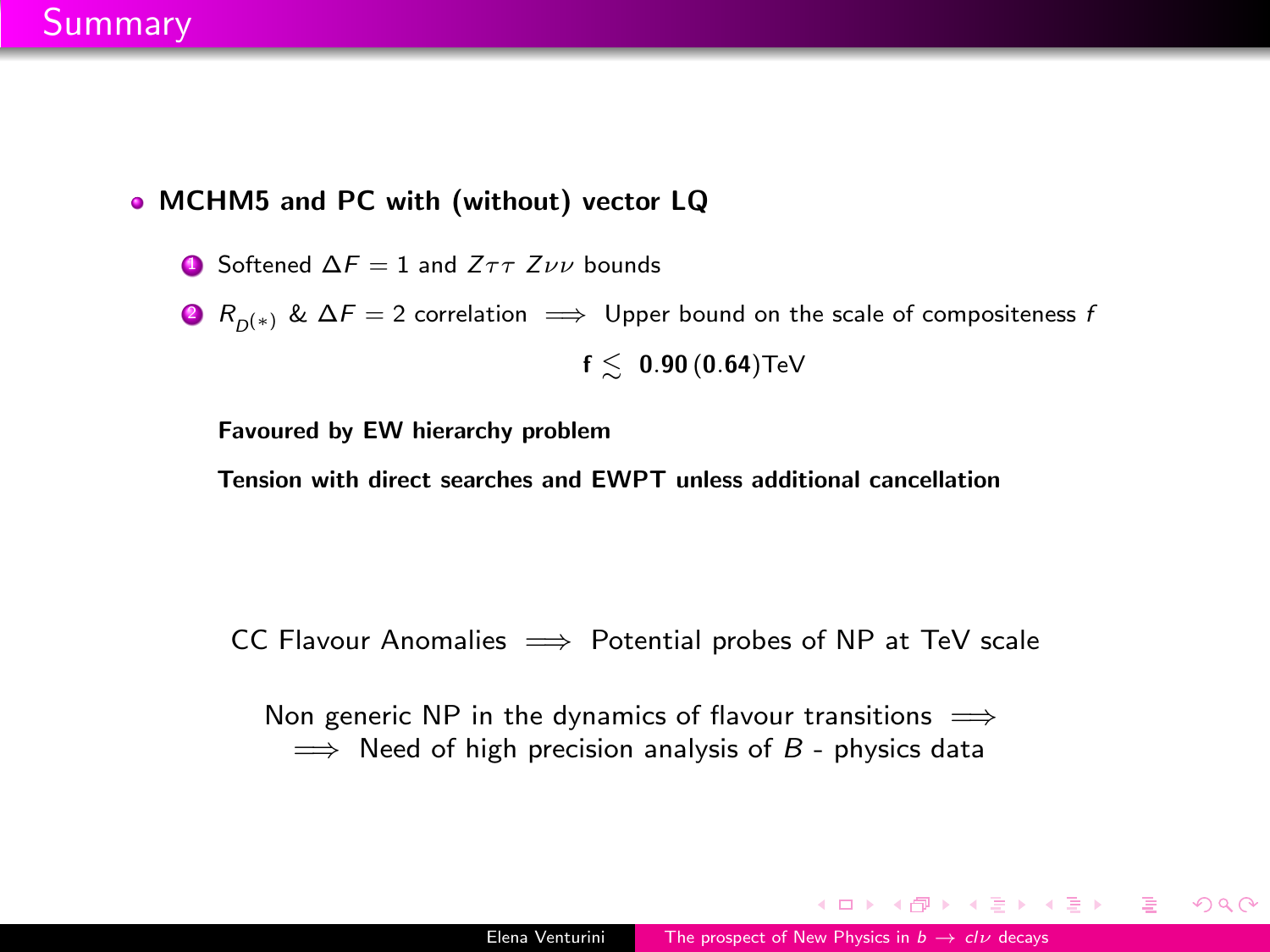# Thank you!

4 D F

a  $\rightarrow$ э  $\sim$  重

モミメ

 $299$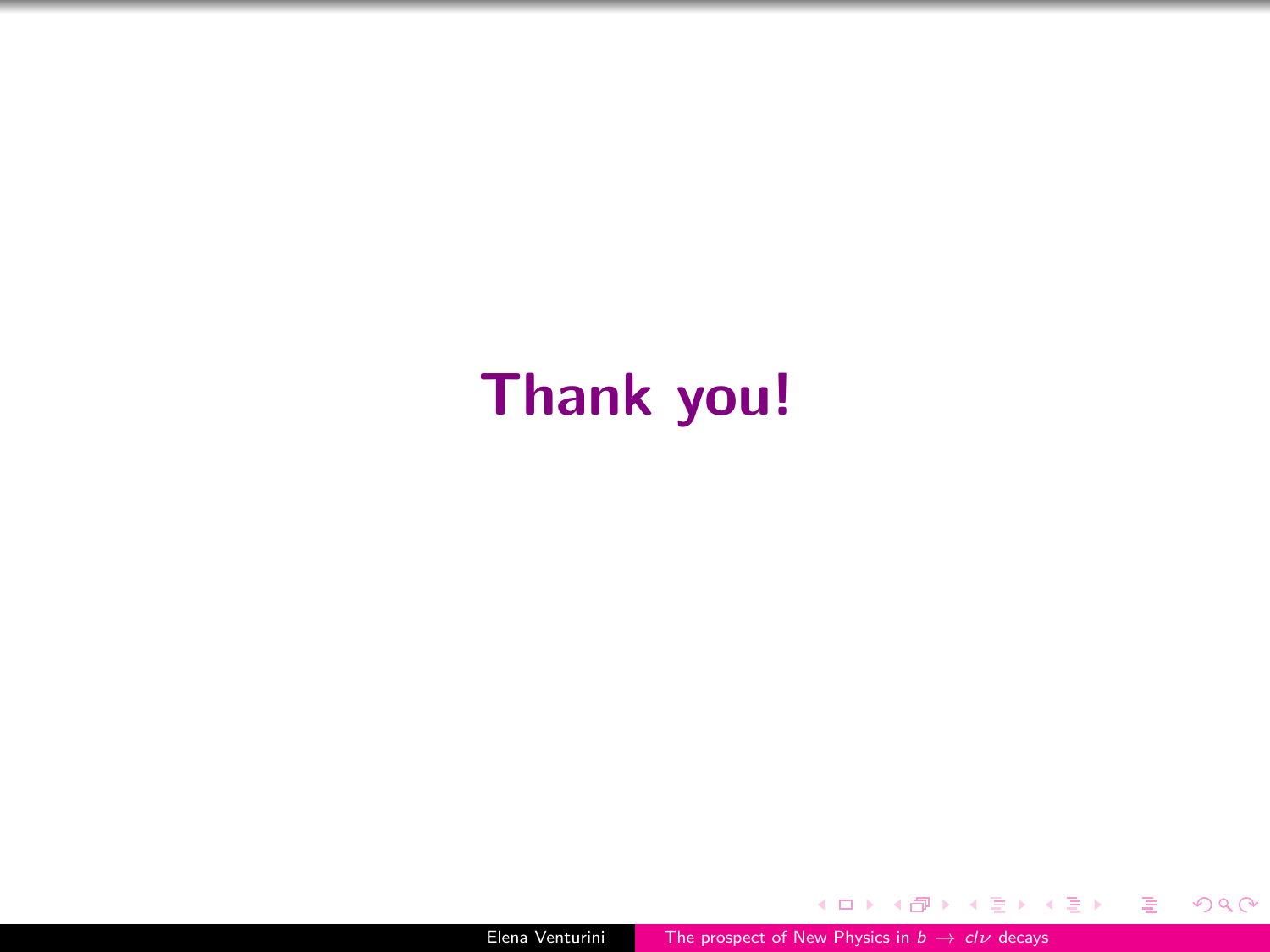DIM-8 Operators that contribute to  $b \to c\tau \nu$ , w.r.t. DIM-6 Operators, have extra factors:

$$
\left(\frac{\partial}{\Lambda}\right)^2 \quad \left(\frac{\phi}{\Lambda}\right)^2 \quad \left(\frac{\phi \partial}{\Lambda^2}\right)
$$

where  $\phi$  is the Higgs doublet

In  $b \to c\tau\nu$  amplitude, DIM-8 contribution, w.r.t. DIM-6 one, has extra factors:

$$
\sim \left(\frac{M_B}{\Lambda}\right)^2 \qquad \left(\frac{v}{\Lambda}\right)^2 \qquad \sim \left(\frac{v M_B}{\Lambda^2}\right)
$$

DIM-8 contribution is suppressed w.r.t. DIM-6 contribution

イロメ イ何 トイヨ トイヨメー

 $\eta$ are G.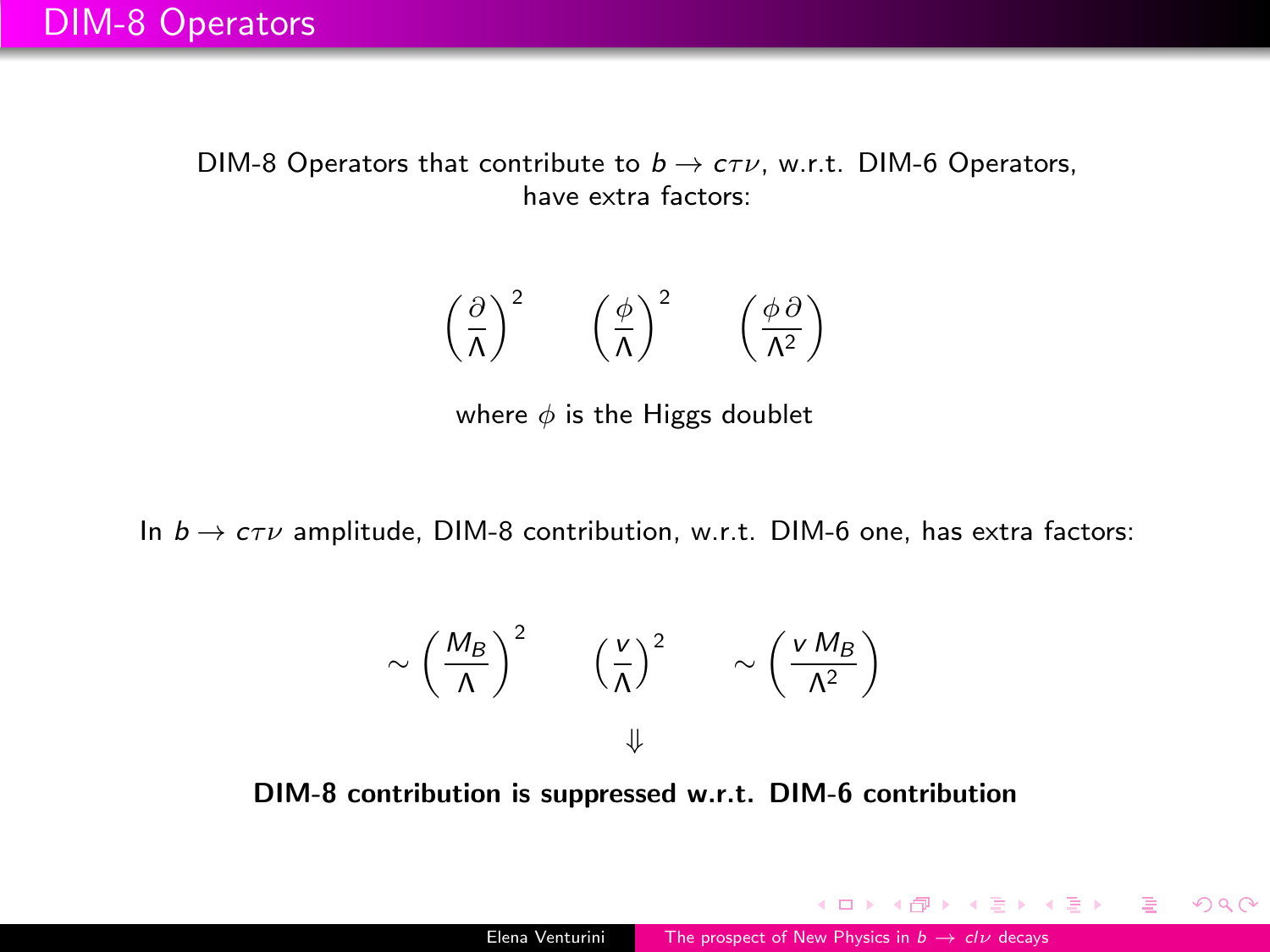#### Model with 2 scalar leptoquarks

\n- $$
R_2 \sim (3, 2)_{7/6} \rightarrow C_{\rm SL}^{\tau}(\Lambda) = -C_{\rm PL}^{\tau}(\Lambda) = 2C_{\rm TL}^{\tau}(\Lambda)
$$
 After RG flow  $C_{\rm SL}^{\tau}(m_b) \simeq 4C_{\rm TL}^{\tau}(m_b)$
\n

\n- \n
$$
S_1 \sim (\mathbf{\bar{3}}, \mathbf{1})_{1/3} \rightarrow C_{\text{VL}}^{\top}(\Lambda) = -C_{\text{AL}}^{\top}(\Lambda)
$$
\n
$$
C_{\text{SL}}^{\top}(\Lambda) = -C_{\text{PL}}^{\top}(\Lambda) = -2C_{\text{TL}}^{\top}(\Lambda)
$$
\n
\n- \n After RG flow\n  $C_{\text{SL}}^{\top}(m_b) \simeq -4C_{\text{TL}}^{\top}(m_b)$ \n
\n

It is possible to choose particular  $R_2$  and  $S_1$  couplings in UV theory such that there is a cancellation of WC  $C^\tau_{\mathrm{SL}}(m_b)(=-\mathcal{C}^\tau_{\mathrm{PL}}(m_b))$  in IR theory

4 D F

 $\langle \,\oplus\, \rangle$   $\rightarrow$   $\langle \,\oplus\, \rangle$   $\rightarrow$   $\langle \,\oplus\, \rangle$ 

э

 $QQ$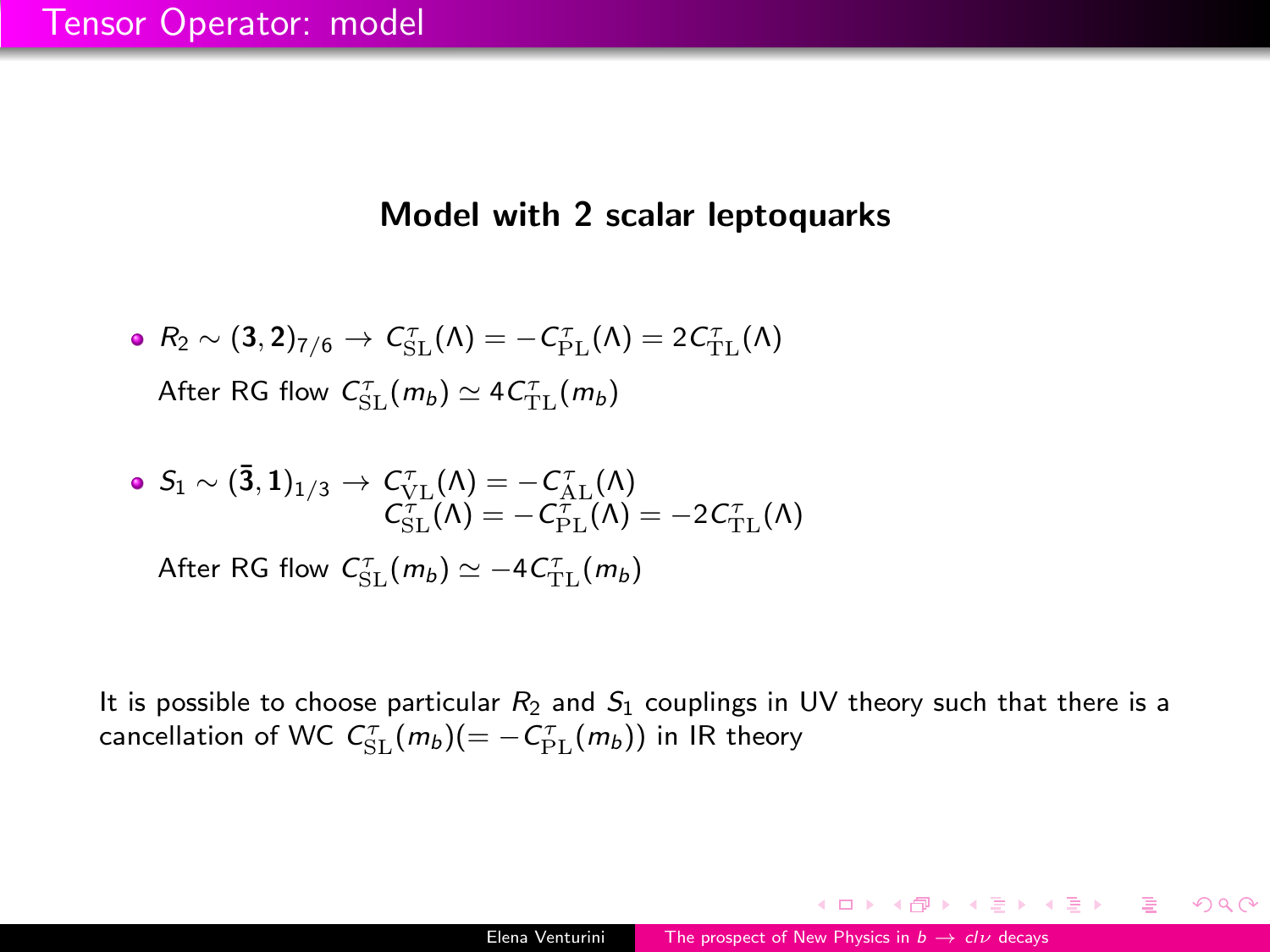



(ロ) ( d )

→ 店

重

メモト  $\rightarrow$ 

 $299$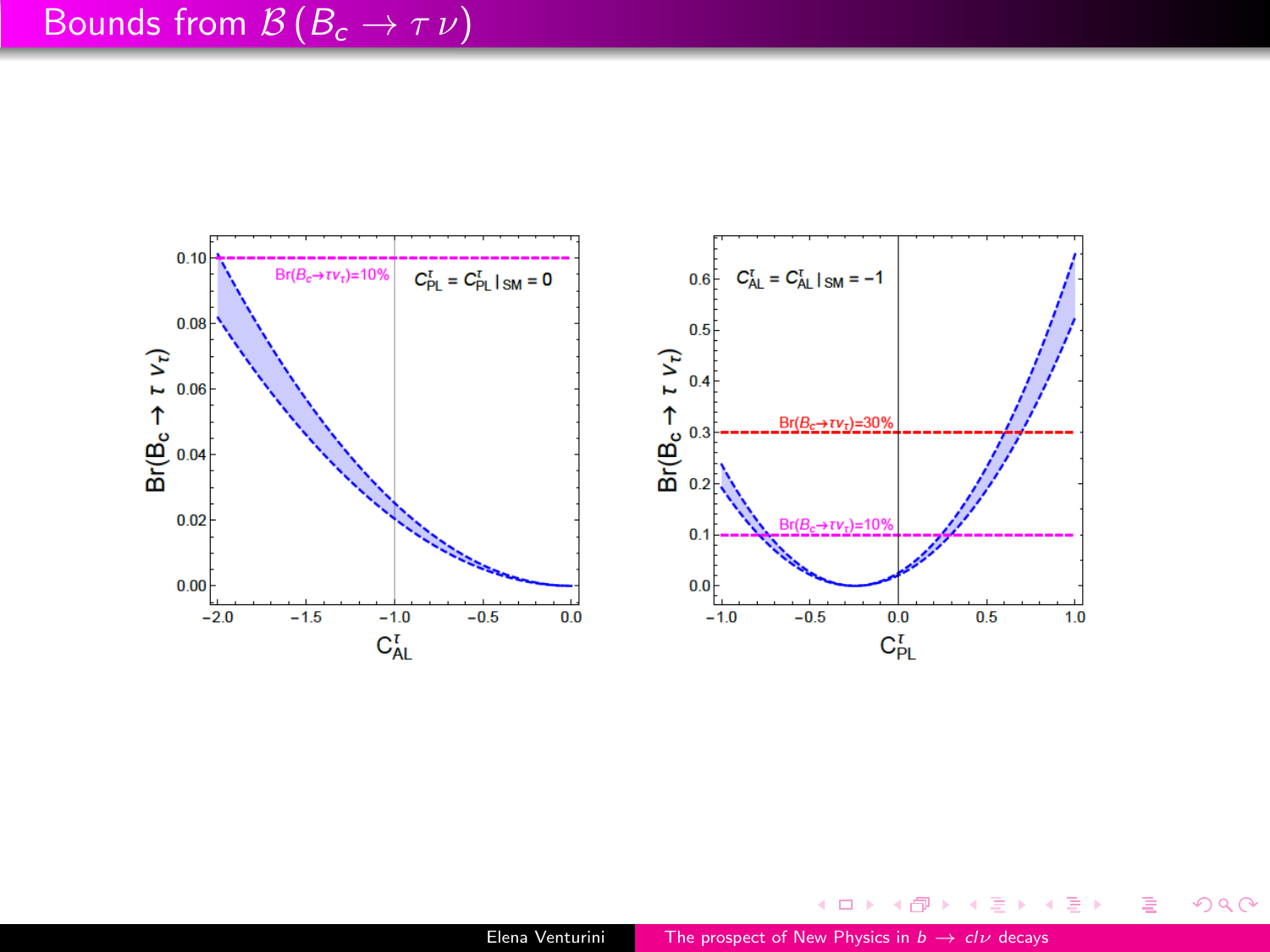Only 
$$
\mathcal{O}_{\text{VL}}^{\text{cb}\tau\nu} = \mathcal{O}_{\text{VL}}^{\tau}
$$
,  $\mathcal{O}_{\text{AL}}^{\text{cb}\tau\nu} = \mathcal{O}_{\text{AL}}^{\tau}$ ,  $\mathcal{O}_{\text{SL}}^{\text{cb}\tau\nu} = \mathcal{O}_{\text{SL}}^{\tau}$  and  $\mathcal{O}_{\text{PL}}^{\text{cb}\tau\nu} = \mathcal{O}_{\text{PL}}^{\tau}$ 

 $\mathcal{C}^{\tau}_{\mathrm{VL}} = - \mathcal{C}^{\tau}_{\mathrm{AL}}$  and  $\mathcal{C}^{\tau}_{\mathrm{SL}} = \pm \mathcal{C}^{\tau}_{\mathrm{PL}}$ 



Adding  $\mathcal{O}_{\operatorname{SL},\operatorname{PL}}^{\tau}$  to  $\mathcal{O}^\tau_{\text{VL},\text{AL}}$ 

#### ↓

Only an extension of  $\mathcal{O}^{\tau}_{\text{VL},\text{AL}}$  only:

 $\left[C^\tau_{\rm VL}, C^\tau_{\rm SL}\right] = \left[1.1, 0\right]$ inside overlap region

→ 手→

 $299$ 

э

For a model: 1712.01368

 $\leftarrow$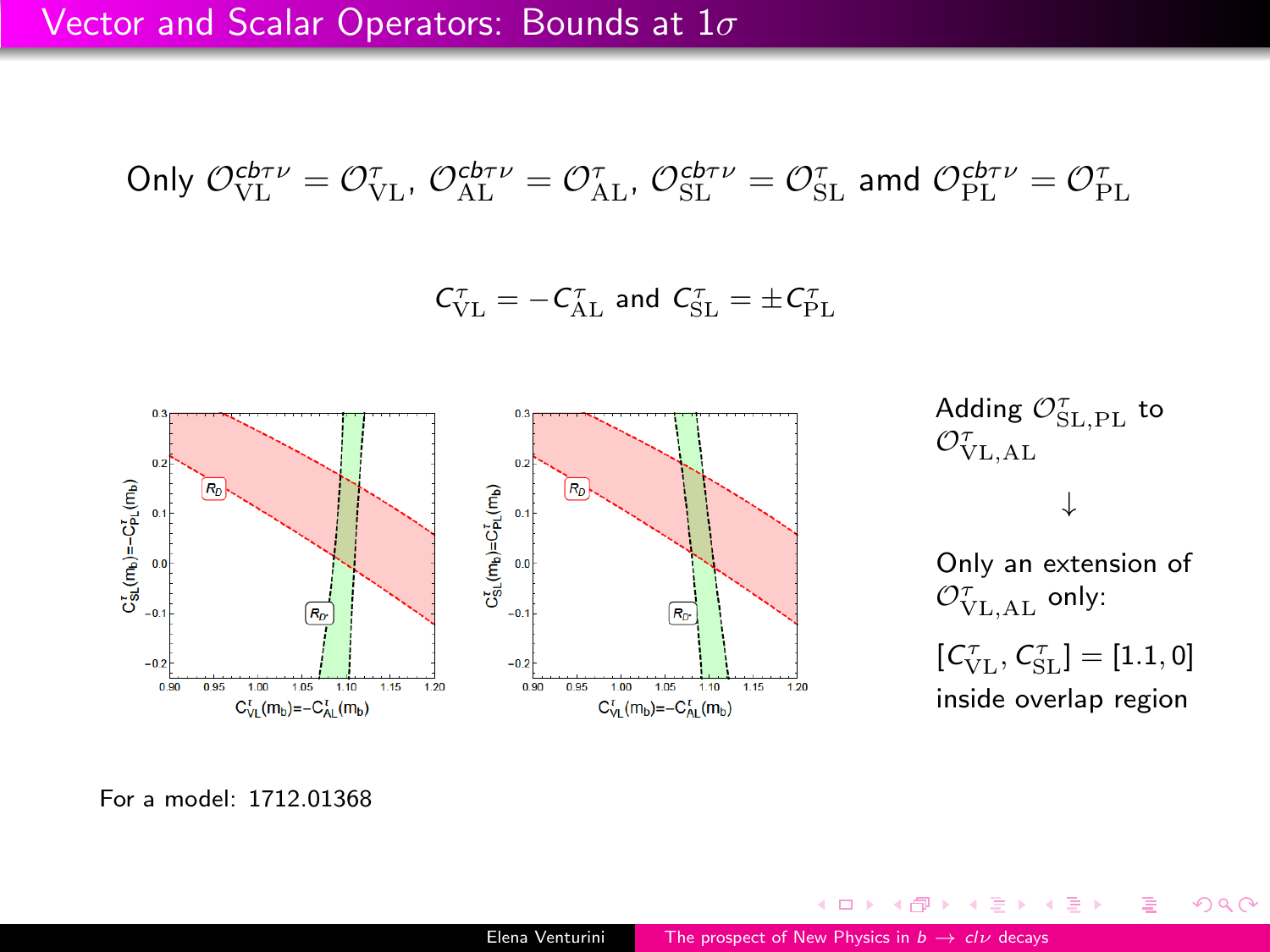#### Two site model

#### Elementary Sector  $G^{elem} = SU(3) \times SU(2)_L \times U(1)_Y$  $\tilde{\psi}$ : fermions,  $A_{\mu}$ : bosons Composite Sector  $G^{comp} = U(1)_X \times SU(3) \times SU(2)_I \times SU(2)_R$  $\tilde{\mathcal{O}}$ : fermions,  $\tilde{\rho}_u$ : bosons

Elementary  $(\tilde{\psi}, A_{\mu})$  - Composite  $(\tilde{\mathcal{O}}, \tilde{\rho}_{\mu})$  Mixing

 $\mathsf{G}^\mathsf{elem} \times \mathsf{G}^\mathsf{comp} \to \mathsf{G}^\mathsf{SM}\,, \quad \text{ with } \mathcal{T}^\mathsf{comp}_\mathsf{Y} = \mathcal{T}^\mathsf{comp}_X + \mathcal{T}^\mathsf{3\,comp}_R$ 

**•** Fermion sector

$$
\left(\begin{array}{c} \tilde{\psi} \\ \tilde{\mathcal{O}} \end{array}\right) = \left(\begin{array}{c} \hat{\varepsilon} & \cdots \\ \hat{\varepsilon} & \cdots \end{array}\right) \left(\begin{array}{c} \psi' \\ \mathcal{O} \end{array}\right)
$$

**•** Vector sector

$$
\begin{pmatrix}\nA_{\mu} \\
\tilde{\rho}_{\mu}\n\end{pmatrix}\n\rightarrow\n\begin{pmatrix}\n\cos\theta & -\sin\theta \\
\sin\theta & \cos\theta\n\end{pmatrix}\n\begin{pmatrix}\nA_{\mu}^{SM} \\
\rho_{\mu}\n\end{pmatrix},\n\qquad\n\cos\theta = \frac{g_*}{\sqrt{g_*^2 + g_{el}^2}}
$$
\n
$$
\psi', A_{\mu}^{SM} \rightarrow SM \text{ massless fields}
$$

$$
g_{el}\,\rightarrow\,G^{elem}\,,\quad g_*\,\rightarrow\,G^{comp}
$$

KID KAD KID KID KID OKO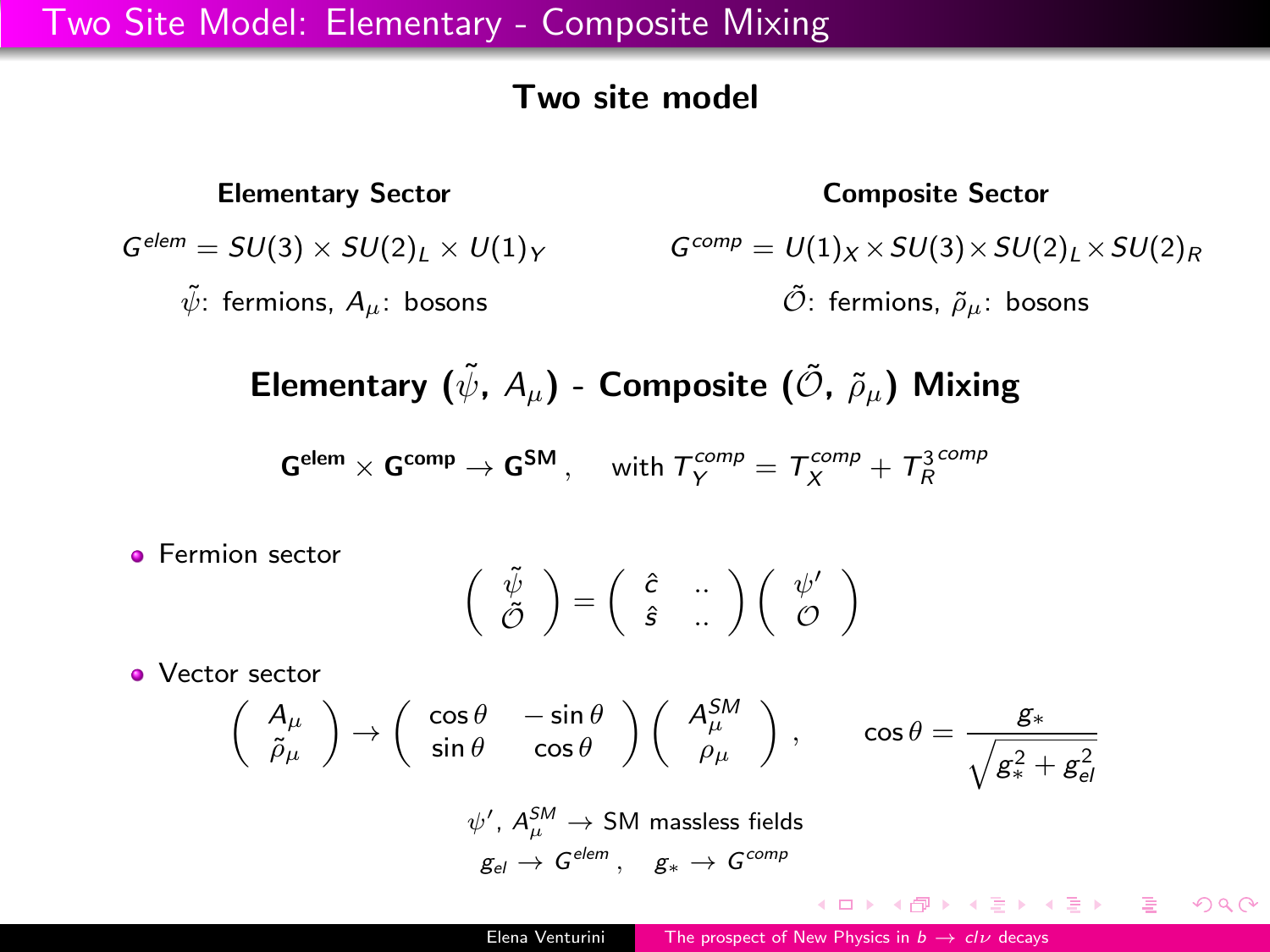|               | $SU(3)^{co}$ | SU(2) <sub>L</sub> <sup>co</sup> | $SU(2)_{R}^{co}$ | U(1) |               | $SU(3)$ <sup>el</sup> |                       |    |
|---------------|--------------|----------------------------------|------------------|------|---------------|-----------------------|-----------------------|----|
|               |              |                                  |                  |      |               |                       | $SU(2)$ <sup>el</sup> |    |
| $\frac{1}{q}$ |              |                                  |                  |      | qı            |                       |                       |    |
|               |              |                                  |                  |      | $\tilde{u}_R$ |                       |                       | 73 |
|               |              |                                  |                  |      |               |                       |                       | -  |
|               |              |                                  |                  |      |               |                       |                       | -  |
|               |              |                                  |                  |      | $\tilde{e}_R$ |                       |                       |    |
|               |              |                                  |                  |      | $\nu_R$       |                       |                       |    |

$$
\tilde{\mathcal{O}}_{q_1} = \begin{pmatrix} \tilde{\mathcal{O}}_{\text{EX}}^{\text{q_1}} \, \tilde{\mathcal{O}}_{\text{SM}}^{\text{q_1}} \end{pmatrix} \,, \qquad \tilde{\mathcal{O}}_{\text{SM}}^{\text{q_1}} = \begin{pmatrix} U \\ D \end{pmatrix} \,, \qquad \tilde{\mathcal{O}}_{\text{EX}}^{\text{q_1}} = \begin{pmatrix} \chi_{5/3} \\ \chi_{2/3} \end{pmatrix} \,
$$
  
5-plet  $\Psi_{q_1} = \begin{pmatrix} \tilde{\mathcal{O}}_{q_1}, \tilde{\mathcal{O}}_u \end{pmatrix}$ 

$$
\label{eq:O} \bar{\mathcal{O}}_{\eta_2} = \begin{pmatrix} \bar{\mathcal{O}}_{\text{SM}}^{\text{m}} \, \bar{\mathcal{O}}_{\text{EX}}^{\text{m}} \end{pmatrix} \,, \qquad \bar{\mathcal{O}}_{\text{SM}}^{\text{m}} = \begin{pmatrix} U' \\ D' \end{pmatrix} \,, \qquad \bar{\mathcal{O}}_{\text{EX}}^{\text{m}} = \begin{pmatrix} \chi_{-1/3} \\ \chi_{-4/3} \\ \chi_{-4/3} \end{pmatrix}
$$
 
$$
5\text{-plet} \quad \Psi_{q_2} = \begin{pmatrix} \bar{\mathcal{O}}_{q_2}, \bar{\mathcal{O}}_{d} \end{pmatrix}
$$

$$
\begin{aligned} \hat{\mathcal{O}}_{\ell_1} = \left( \hat{\mathcal{O}}_{\text{EX}}^{\ell_1} \, \hat{\mathcal{O}}_{\text{SM}}^{\ell_1} \right) \,, \qquad \hat{\mathcal{O}}_{\text{SM}}^{\ell_1} = \left( \begin{array}{c} N \\ E \end{array} \right) \,, \qquad \hat{\mathcal{O}}_{\text{EX}}^{\ell_1} = \left( \begin{array}{c} \chi_{+1} \\ \chi_{0} \end{array} \right) \\ \tilde{\mathcal{O}}_{\ell_2} = \left( \hat{\mathcal{O}}_{\text{SM}}^{\ell_2} \, \hat{\mathcal{O}}_{\text{EX}}^{\ell_2} \right) \,, \qquad \tilde{\mathcal{O}}_{\text{SM}}^{\ell_2} = \left( \begin{array}{c} N' \\ E' \end{array} \right) \,, \qquad \tilde{\mathcal{O}}_{\text{EX}}^{\ell_2} = \left( \begin{array}{c} \chi_{-1} \\ \chi_{-2} \end{array} \right) \\ \text{5-plet} \quad \Psi_{\ell_2} = \left( \hat{\mathcal{O}}_{\ell_2}^{\ell_1} \hat{\mathcal{O}}_{\ell_2}^{\ell_2} \right) \end{aligned}
$$

K ロ ▶ K @ ▶ K 할 ▶ K 할 ▶ 이 할 → 90 Q ^